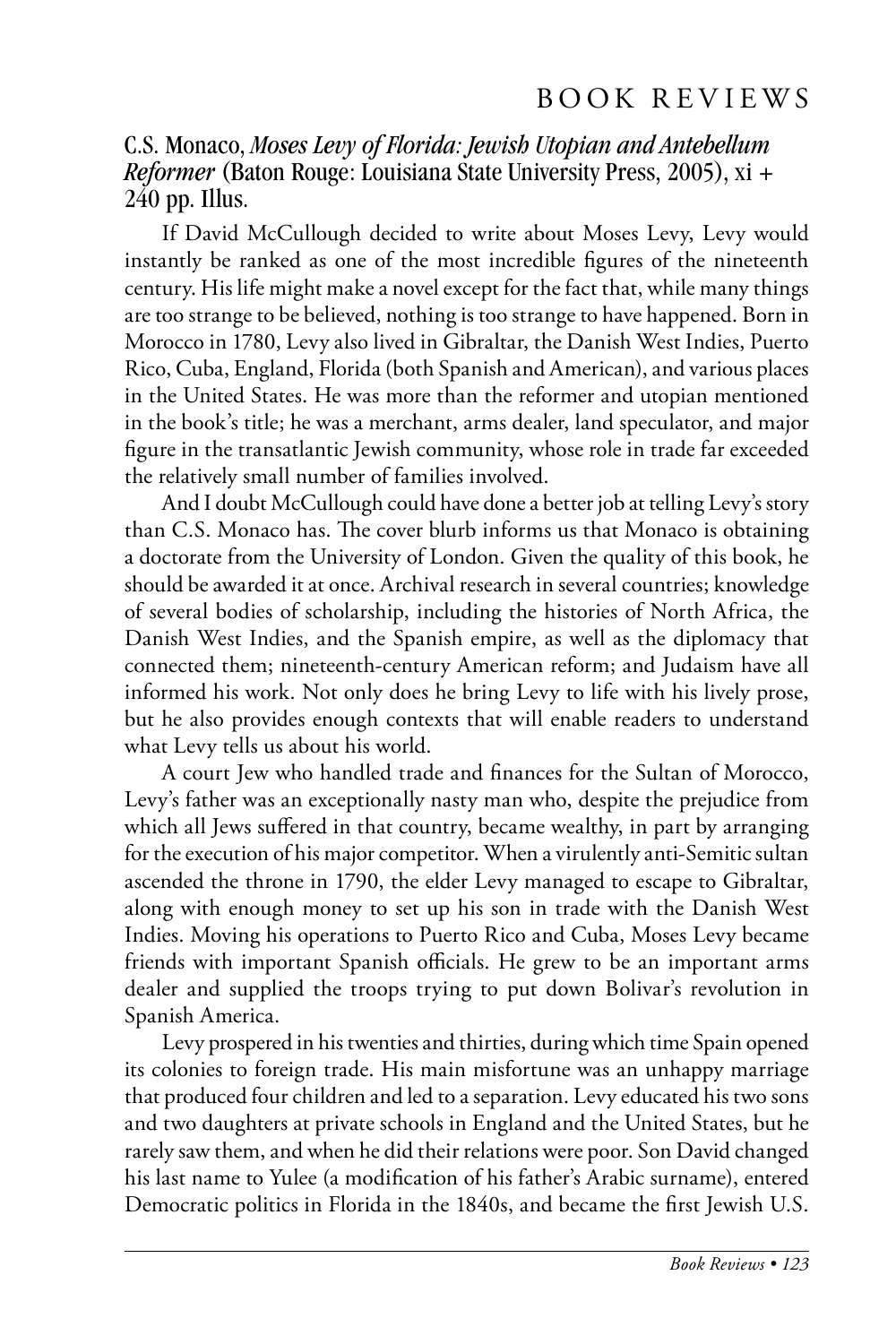senator. Unlike his father, Yulee took little interest in the Jewish community; disinherited by Levy and forced to sue to collect an inheritance, Yulee assembled documents and wrote a disparaging account of his father's life that he termed a "diary." Until Monaco's painstaking research, historians generally accepted Yulee's account.

As a Jew, Levy fell between Orthodox Jews trying to retain their distinctiveness and reformers, such as those led by Isaac Harby of Charleston, South Carolina, who founded America's first Reform congregation in 1824. Levy believed Jews should not assimilate to the well-disposed societies of England and the United States, as that would threaten their survival; he looked forward to the eventual creation of a Jewish homeland to prevent this. At the same time, he rejected the Talmud and rabbinic authority in favor of ideas of the Enlightenment. Because his philosophy did not fall neatly into either camp, Levy's activities remained marginal and have been neglected historically.

By the time he was forty, Levy had committed his life and considerable fortune to improving the lot of the Jews in particular and humankind in general. In 1821, he founded the first nationwide Jewish philanthropic society in the United States. Its mission was twofold: first, to organize schools that would implement his own distinctive variety of Judaism, and second, to create a utopian community similar to the one envisioned by Mordecai Manuel Noah. While Noah's Ararat, in the vicinity of Niagara Falls, never got off of the ground—he promoted it with a comic theatricality that nearly wrecked his reputation as one of America's leading Jews—Levy's Pilgrimage, founded in 1823, was, temporarily, successful. Located in north-central Florida in a far more congenial clime, it fared well for twelve years as a sugar-producing community until it was destroyed in the Second Seminole War in 1837.

After launching Pilgrimage, the first Jewish communitarian settlement in the United States, Levy wrote *Plan for the Abolition of Slavery,* which was published anonymously in London in 1828 and was the first major abolitionist work produced by an American Jew. (Levy's authorship remained unknown until 1999, when Monaco edited and published it in *The American Jewish Archives Journal*.) Levy envisioned a multiracial society where farmers lived simply and raised their children communally in accordance with his "law of operating and being operated upon"—that is, reciprocal helpfulness. While nothing came of this social vision when Britain abolished slavery in 1834, Levy contributed to the abolition movement by becoming an important lecturer during his sojourn in England in the 1820s.

No portrait of Levy survives; he shunned publicity throughout his life. One reason is that he preferred working behind the scenes so as not to let personal issues interfere with his schemes. Another is his ideas were too idiosyncratic to attract much support. While his wealth gave him entrée to the best societies, both Jewish and gentile, his ideas only mattered in the long run when they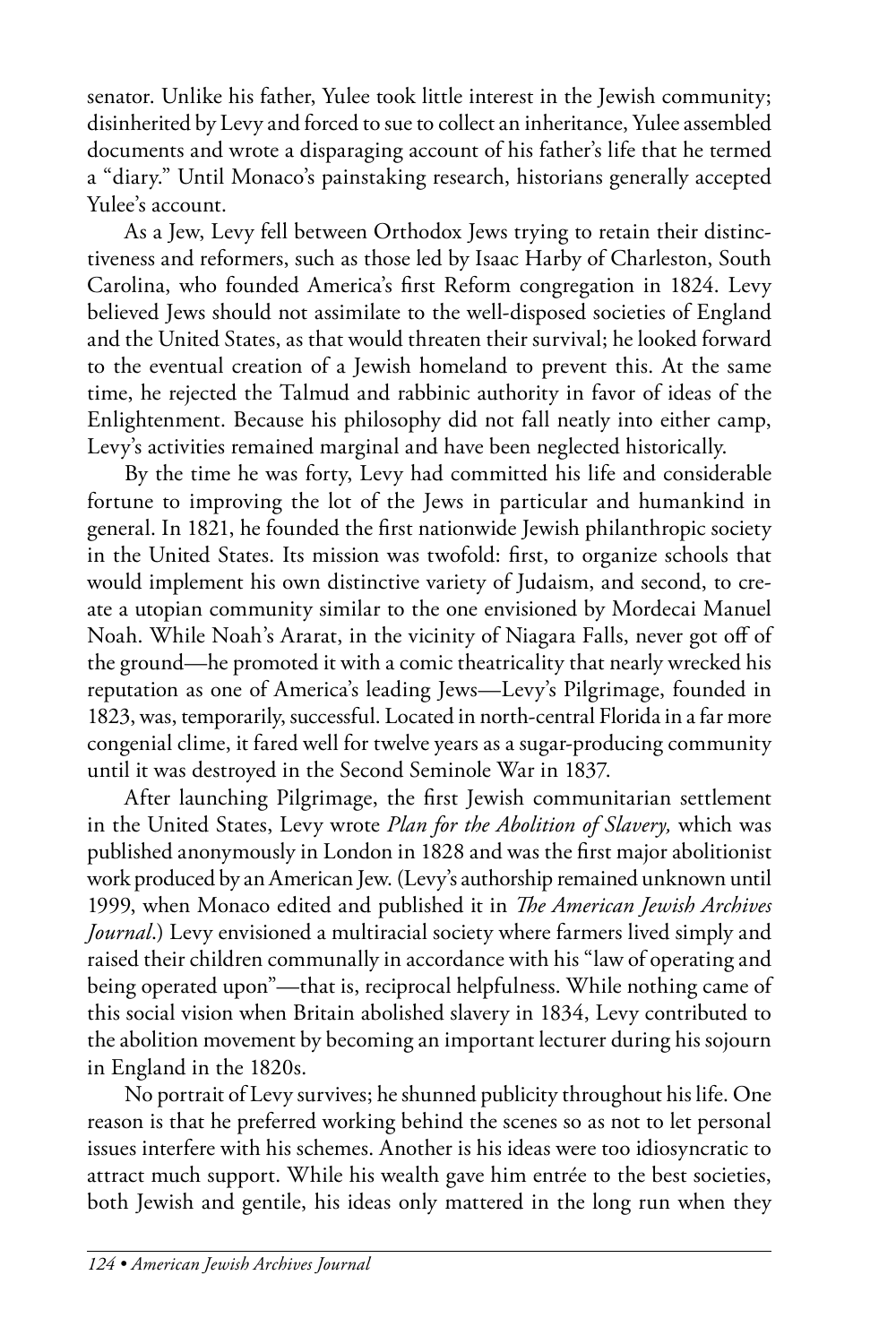coincided with mainstream abolitionists. Still, we should beware of assuming that the abolishment of slavery was inevitable: Levy was one of many whose vision of a better world contributed to the excitement and humanitarian fervor of the age. Monaco's sympathetic but not uncritical biography captures this excitement and, with it, Levy's own amazing story.

*William Pencak, Professor of History at the Pennsylvania State University, is the author of* Jews and Gentiles in Early America: 1654–1800*.* 

# Donald Weber, *Haunted in the New World: Jewish American Culture from Cahan to The Goldbergs* (Bloomington and Indianapolis: Indiana University Press, 2005), 250 pp.

Donald Weber's *Haunted in the New World* invokes familiar cultural signposts on the American Jewish journey from striving immigrant to native son. This multigenerational struggle has been a consuming preoccupation of the great works of the Anglo-American Jewish canon through the mid-twentieth century—among them Abraham Cahan's *The Rise of David Levinsky*, Henry Roth's *Call It Sleep*, Anzia Yezierska's *Bread Givers*, and Saul Bellow's *Seize the Day*—as critics and scholars such as Leslie Fiedler, Irving Howe, and Ruth Wisse have shown. Weber, a professor of English at Mount Holyoke College, does not limit his tour of American Jewish culture to the celebrated achievements of a literary elite, however. His exploration of the American Jewish imagination encompasses popular culture, too—or, more precisely, artfully crafted output from the new mass media of film, radio, and television, such as *The Jazz Singer* and *The Goldbergs*, which American Jews embraced as reflections (or at least refractions) of their everyday struggles and successes.

Weber devotes much of the book to close readings of his chosen works, but he is also interested in providing the historical context for his canon, whether through assessments of contemporaneous cultural criticism, analyses of literary and celebrity personae, or his own recollections of growing up in the warm glow of Milton Berle's televised comedic shticks in the 1950s. Thus, for example, Weber situates *The Rise of David Levinsky*'s thematic interplay of money and manners in the immigrant journey toward civility against the backdrop of both Henry James's fiction and Randolph Bourne's social criticism. For Weber, James's and Bourne's opposite takes, negative and positive, on the immigrant influx in turn-of-the-century America illuminate Cahan's literary preoccupation with the immigrant as self-made outcast, severing Old World roots in favor of tenuous New World respectability. While perhaps not as startling a juxtaposition as Weber purports—Cahan was, after all, a colleague of the eminent Anglo-American writer-editors Lincoln Steffens and William Dean Howells, in addition to serving as dean of Yiddish life and letters as editor of the daily *Forward—*his comparison of Cahan with James broadens the subject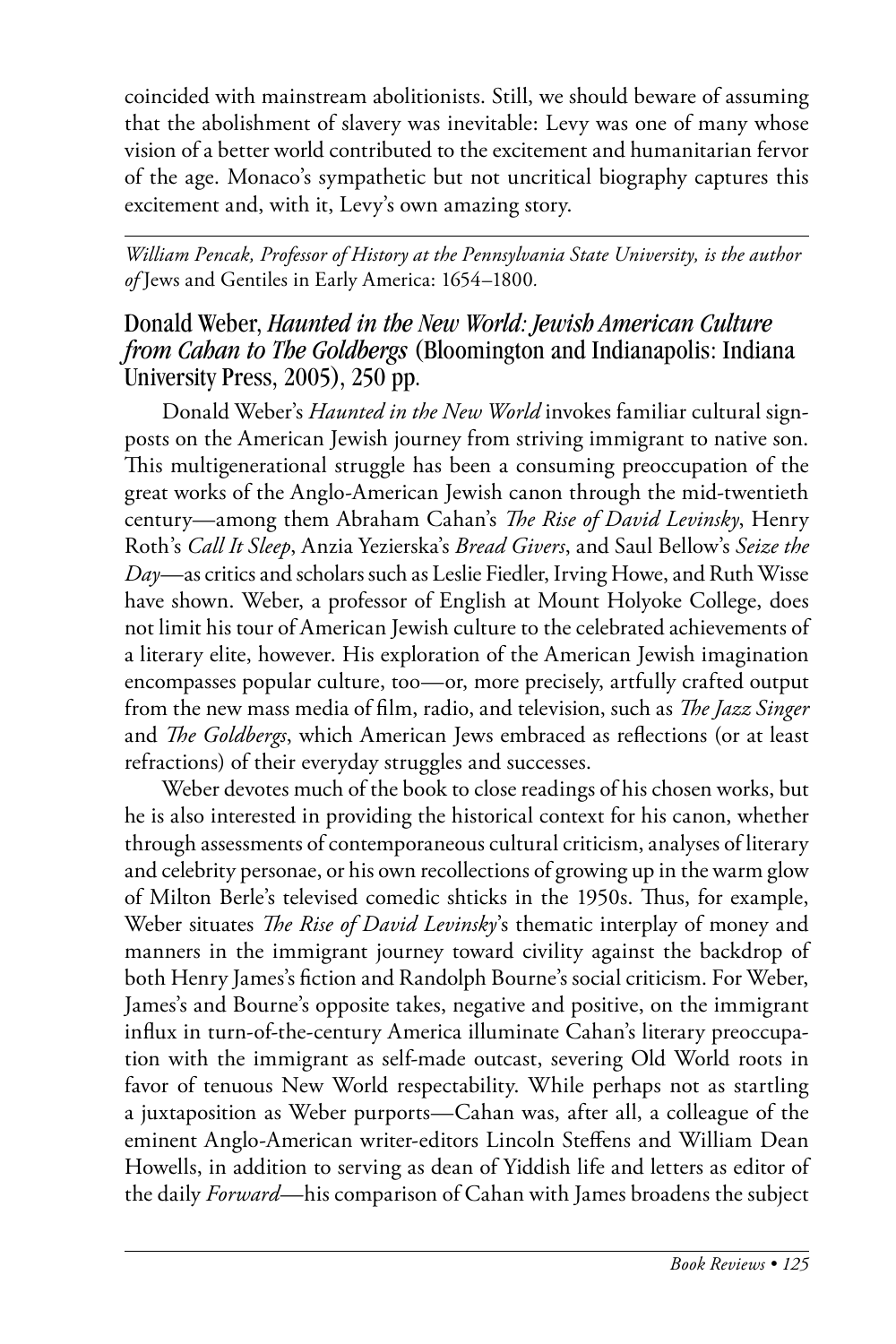from an exploration of "Jewish immigrant fiction" alone to a consideration of the reverberations of the immigrant presence in elite American culture.

Likewise, his chapter on "The Goldbergs" combines extensive analysis of the language, rhetoric, and recurring motifs of Gertrude Berg's wildly popular radio and then television program with a discussion of the show's history and audience. Setting aside the highbrow American literary scene for the simpler pleasures of Berg's middle-class domestic confections, Weber evaluates the program as an expert reworking of the ethnic stereotyping prevalent in Depression-era popular culture in light of the universalizing agenda of postwar entertainment. Whether aspiring to the Anglo-American artistic pantheon or pitching to the Yiddish-inflected American living room—or both—Weber's cast of dexterous writers and show-biz geniuses were men and women of their times, informed by the same humiliations and triumphs as their American Jewish brothers and sisters, neighbors and friends.

Rather than simply providing a catalogue of greatest hits, however, Weber is interested in uncovering the sensibilities that produced the works in question. His aim is to tease out the fundamental emotional patterns at work in the American Jewish psyche by mining exemplary cultural artifacts—texts, films, performances—of the first half of the twentieth century. Weber is after a "social-psychological core of affects" (158) that characterized American Jewish identity throughout the period under consideration. Surveying the affective landscape of American Jewish culture, Weber pinpoints a discourse on the travails of Americanization that, he argues, has shaped and been shaped by American Jewish collective memory.

Nowhere is this clearer than in Weber's exploration of food and eating as a psychologically fraught, symbolically resonant theme in many of these works. Weber shows that the seemingly pedestrian ritual of eating has served again and again to magnify the anxieties and pleasures of acculturation and the ambiguous lure of the past. Thus, meals set in the supposedly neutral territory of the gentile restaurant are often scenes of acute anxiety—Weber dubs this the "David Levinsky syndrome"—in which "the self-monitoring… of voice and gesture signif[y] the shame and self-hatred that comes with the territory of alienation" (107). Eating with elegant manners (or at least inconspicuously) among gentiles is, Weber shows, the sine qua non of "passing" in *The Rise of David Levinsky*, *Bread Givers*, and Henry Roth's *A Diving Rock on the Hudson*. Eating can also be an instance of transgressive pleasure, however; Jack Robin's eating ham and eggs lustily at Coffee Dan's in *The Jazz Singer* signifies for Weber the democratic ethos of the show business world, which takes its cues from the street, not the salon, and certainly not from Jewish tradition. For little David Shearl in *Call It Sleep*, fixating on the borscht, sour cream, and strudel of his mother's kitchen serves a different function: It is a source of comfort, allaying the panic of being lost in the big city. For Molly Goldberg, meanwhile,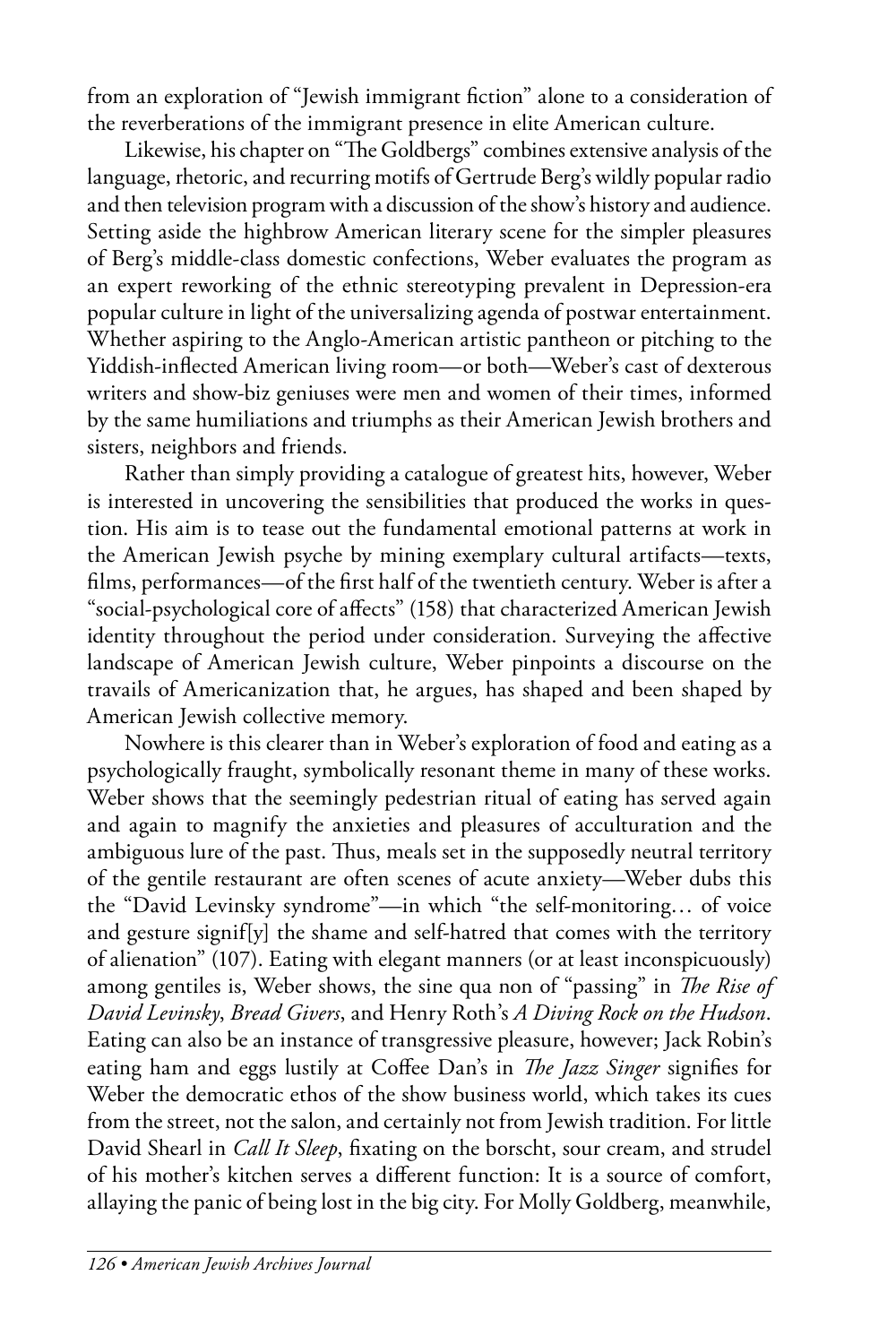a gift of gefilte fish and (tsimmes to the gentile neighbors confirms her status as a loving suburban mother, her cooking an exemplar of a domesticated postwar ethnicity.)

Whatever their medium of expression, the works and personalities treated here all share the same basic ambition: to conjure the spectacle of assimilation for an audience that ultimately viewed Americanization as a happy ending. That this is a book about Anglo-American Jewish culture ultimately precludes a discussion of true dissent from the drama of acculturation to American norms; writers of Hebrew and Yiddish literature in America were, on the whole, both less disdainful of the Old World and more darkly suspicious of the New than their English-language counterparts, as the works of Shimon Halkin, Reuven Wallenrod, Borukh Glazman, and Moshe Leib Halpern attest.<sup>1</sup> However ambiguous their feelings about the process of Americanization, the Anglo-American writers and artists in *Haunted in the New World* were making sense of "making it." For them, America may have been haunted, but it was home.

*Emily Alice Katz is a doctoral student in modern Jewish studies at the Graduate School of the Jewish Theological Seminary. She is writing her dissertation on Israel in American Jewish culture in the middle decades of the twentieth century.* 

#### *Notes*

1 For more on American Hebrew writers and the theme of Americanization see Ezra Spicehandler, "*Ameriqa'iyut* in American Hebrew Literature," in *Hebrew in America: Perspectives and Prospects,*  ed. Alan Mintz (Detroit: Wayne State University Press, 1993), 68–102. On the subject of the alienation of immigrant Yiddish writers from the American scene, see, for example, the chapter "Allure of the Red-Haired Bride" in Ruth R. Wisse, *A Little Love in Big Manhattan: Two Yiddish Poets* (Cambridge, Massachusetts and London: Harvard University Press, 1988).

# Lee Shai Weissbach, *Jewish Life in Small-Town America: A History* (New Haven: Yale University Press, 2005), 436 pp.

University of Louisville professor Lee Shai Weissbach's *Jewish Life in Small-Town America: A History*, a tremendous scholarly undertaking, represents more than fifteen years of research on the part of the author. The sheer volume of material that Weissbach has collected and analyzed boggles the imagination; he has perused seemingly innumerable census records, narratives, interviews, and manuscripts. His lucid prose makes for a volume that is both readable and difficult to put down. All in all, one will find *Jewish Life in Small-Town America*  a magisterial work.

Weissbach begins by describing the methodology he has employed to complete the volume. To his credit, he admits that such an undertaking presents challenges. These include the problem of defining "small-town" Jewish communities; the author bases his study on 490 localities where the Jewish population in 1927 exceeded one hundred but not one thousand inhabitants, thus giving rise to his "triple digit" community designation. There is also the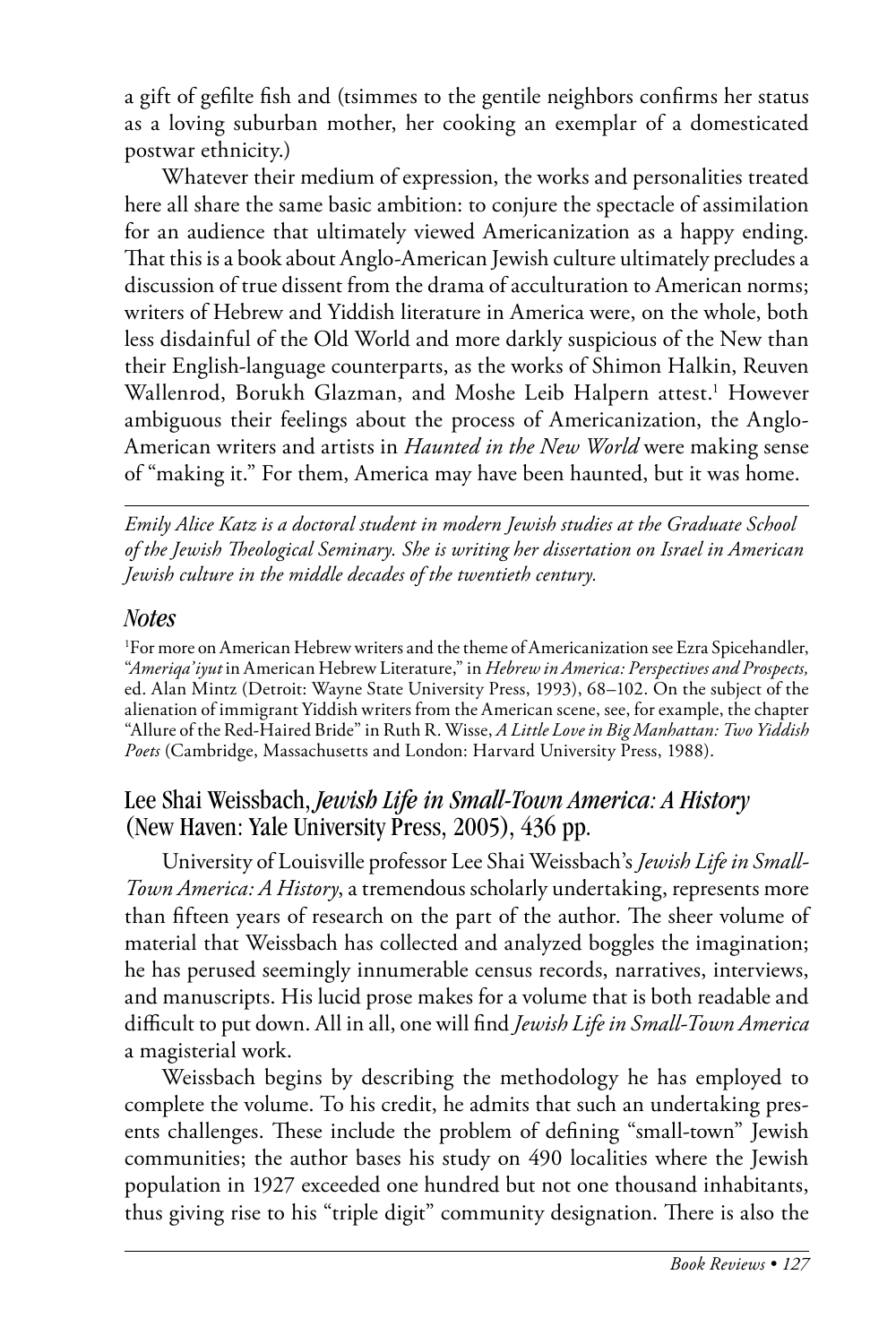challenge of using statistical records from sources whose accuracy, because of contradictory numbers and/or omissions, may be compromised, including the 1854 *Jewish Calendar for 50 Years*; the 1880 *Statistics of the Jews of the United States*; the *American Jewish Yearbook*; and the *Universal Jewish Encyclopedia*. While enumerating the limitations of these compilations, however, Weissbach does acknowledge that "the aggregate data they assembled are tremendously useful" (23).

Chapter two, "Patterns of Settlement: The Early Years," recounts a saga that is familiar to virtually all students of Jewish history: Jews had engaged in trade in Europe, and they continued as peddlers and later merchants in the American commercial centers. In chapter three, "Patterns of Settlement: The Era of Mass Migration," Weissbach attributes the rise of most triple digit communities to the influx of east European Jews (53). Of particular note to the author is the Industrial Removal Office (founded in 1901), which sought to transport Jews away from the East Coast; one of its patrons, shipping magnate Jacob Schiff, established a colony in Galveston, Texas, for this purpose (65–66).

Chapter four, "Patterns of Stability and Mobility," illustrates that there was no clear-cut tendency for Jews to either stay situated in or move from small towns. The Sam Stein family, of Greenville, Mississippi, demonstrated stability; they inaugurated the retail giant Stein Mart and maintained the enterprise's headquarters in Greenville until 1984 (74). Economic opportunities would lead some notables such as Julius Rosenwald and the Gimbel brothers to leave small towns in the Midwest for the more profitable climes of Chicago and New York, respectively (79–80). Jewish celebrities with small-town roots who followed a similar pattern included author Edna Ferber and magician Harry Houdini (both of Appleton, Wisconsin), film magnate Jack Warner (New Castle, Pennsylvania), financier Bernard Baruch (Camden, South Carolina), economist Milton Friedman (Rahway, New Jersey), and trumpeter Harry James (Albany, Georgia) (80–81). In addition to limited economic opportunities, the lack of kosher foods, poor quality religious education, and small-town conservatism also contributed to out migration (90–92).

Chapter five is titled "Patterns of Livelihood and Class." Of note here is that in small towns there rarely existed a Jewish component of industrial laborers, cigarette rollers in Durham, North Carolina, being one exception (117). By virtue of being merchants, Jews, whether of German or eastern European extraction, could move into the middle class (95). In addition to mercantile trade, Jews were involved in entertainment, livestock, cotton sales, distilleries, textile manufacture, scrap metal, and resorts (104–112).

In chapter six, "Patterns of Family Life," Weissbach emphasizes that Jews were family people and tended to embrace education to a higher degree than their gentile counterparts (127–38). Also relating to family life is his assertion that because of the paucity of potential Jewish mates, (a) intermarriage with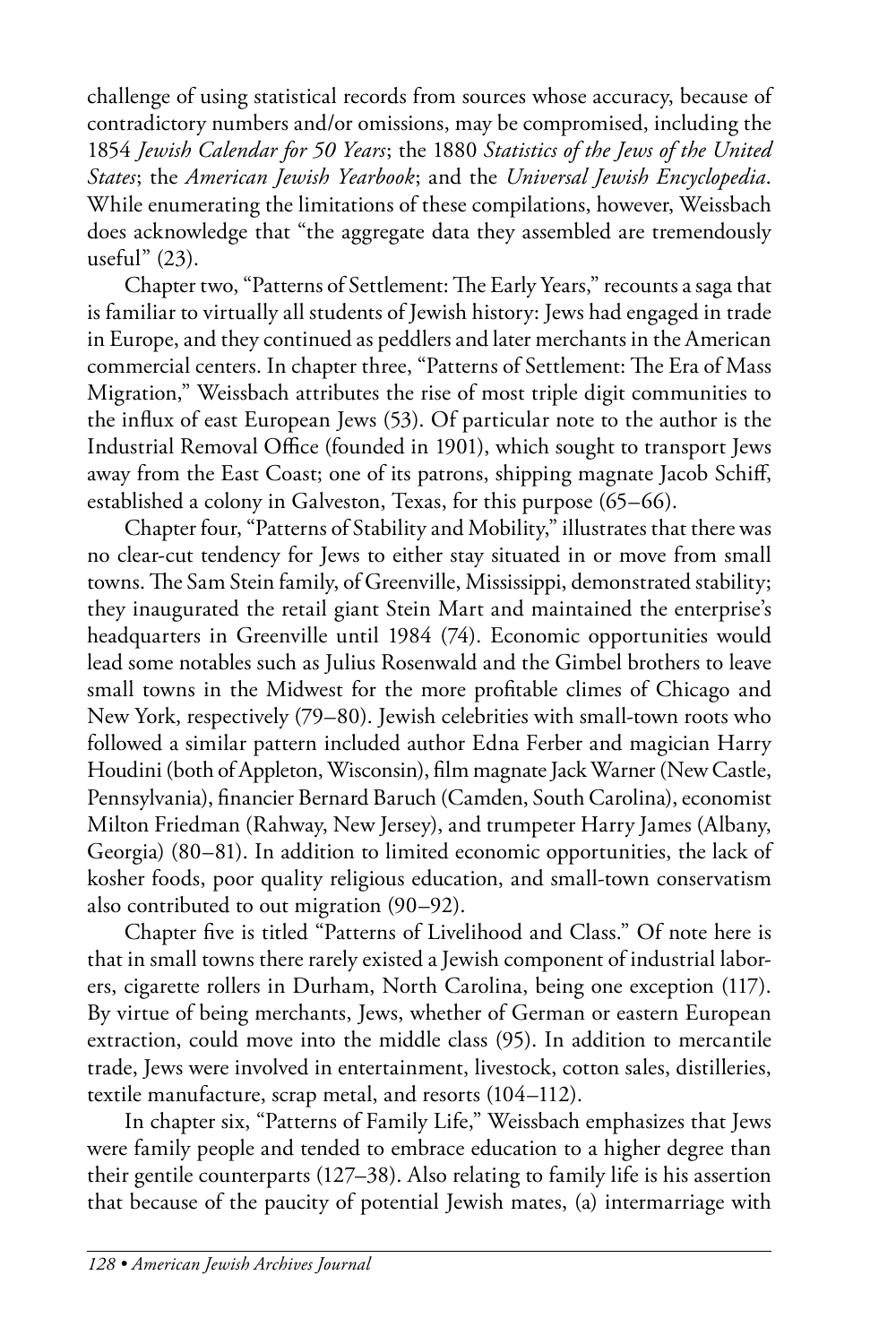Christians occurred, particularly in the South, and (b) those who wished to marry within the faith frequently went to large cities to find mates. The author describes a kind of "pipeline" that existed between Wilmington, North Carolina, and Philadelphia, Pennsylvania, for this purpose (143–146).

Chapter seven addresses "Patterns of Congregational Organization." The religiosity that characterized small-town America was reflected in the fact that in 1927, 89 percent of the triple digit communities supported a synagogue, 18 percent of the communities had two congregations, and 2 percent of the communities had three (165). As in the large cities, the Germans identified with the Reform congregations and the eastern Europeans, at least initially, with the Orthodox *shuls.* Within the ranks of the Orthodox, there were sometimes divisions along ethnic lines (171).

In chapter eight, "Patterns of Synagogue History," Weissbach states that Romanesque, Moorish, and Neoclassical, rather than Gothic, architecture characterized the more elaborate temple and *shul* buildings, while other congregations actually occupied vacated churches or, in the case of North Adams, Massachusetts, a "former theater" (181–184). Notably, the author pronounces that small-town congregations, though in some cases Orthodox, frequently gravitated to Reform as the pressure to conform and to be accepted by non-Jews proved substantial (188–197).

Chapter nine discusses "Patterns of Religious Leadership." Weissbach describes that rabbis in small towns were expected to serves as "ambassadors" to the gentile community and therefore to affiliate with civic organizations (199). These expectations, along with limited opportunities, deterred many rabbis from coming to small towns; and despite the recruitment efforts of institutions such as the Reform Hebrew Union College (215), in 1919 only "one in five" of the triple digit communities employed a resident rabbi (207). Some small congregations actually conducted Sunday services in order to obtain a rabbi who would be otherwise engaged on Saturday, while in other instances, lay leaders and *shochets* (ritual slaughterers) might take up the role of congregational leader (216–218).

Chapters ten and eleven address the respective cultures of the German and eastern European Jews in small towns. According to Weissbach, the similarities outweigh the differences, but he does make some marked distinctions. German Jews, overwhelmingly Reform, were less likely to keep kosher and more likely to conform to the mores of their Christian neighbors. German Jews possessed a lesser affinity for Zionism than their eastern European counterparts (253, 261). Eastern Europeans continued to speak Yiddish long after they had settled in small towns, and some even taught their Christian neighbors the language (268).

Chapter twelve discusses "Patterns of Prejudice and Transformation." While it has generally been assumed that small towns embraced anti-Semitism to a lesser degree than in metropolitan areas, Weissbach leaves no doubt that there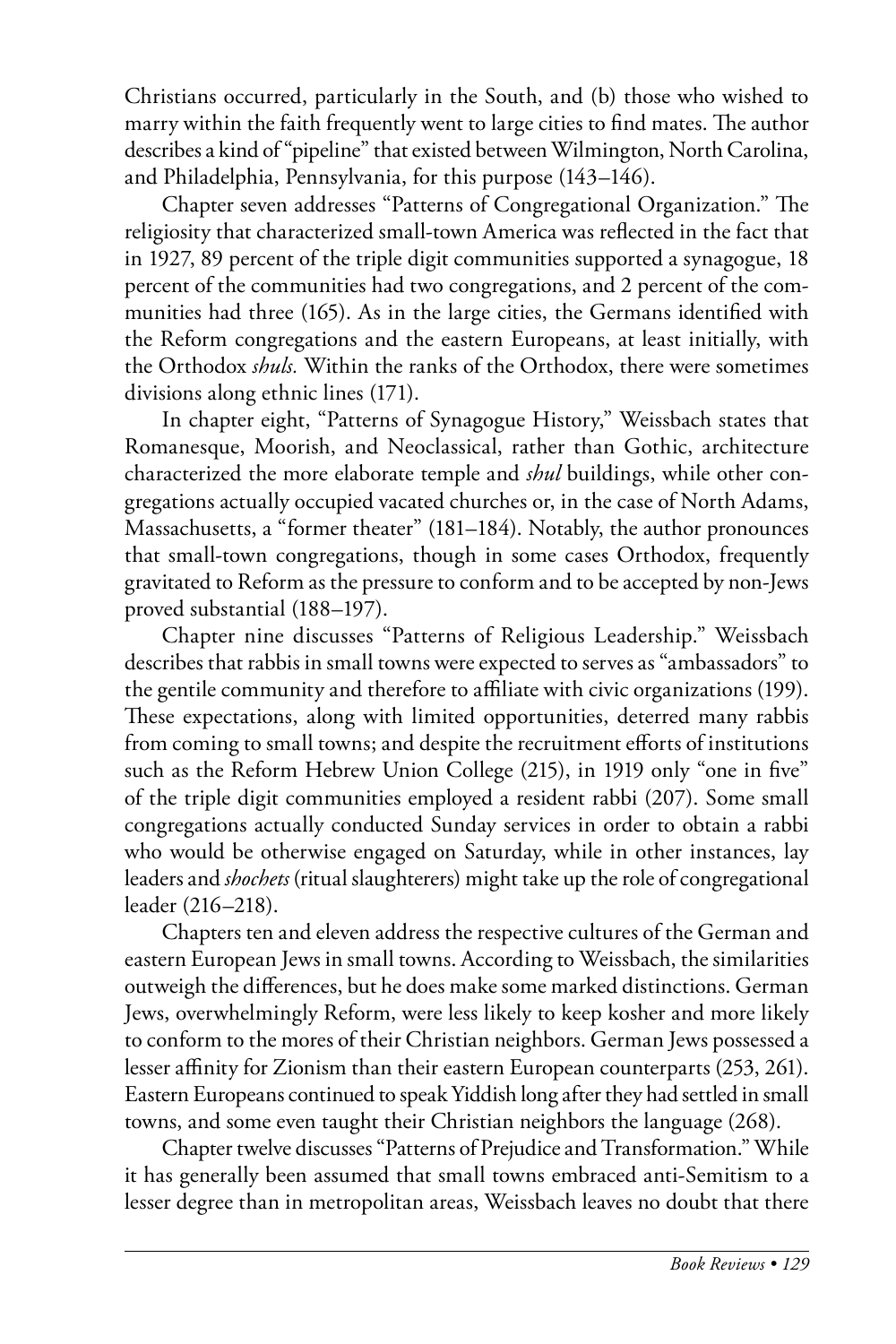were examples of prejudice to be found. He notes that particularly in the South, Jews were regarded as the "people of the Bible" (273). In the Slavic enclaves of Pennsylvania and West Virginia, however, the mistrust existing between Jews and non-Jews in the old country sometimes carried over to the new (274). Some of Weissbach's subjects remembered childhood ostracism, exclusively gentile country clubs, and "restricted neighborhoods" (276–277).

Weissbach concludes his work with an epilogue in which he demonstrates that World War II and the immediate postwar period marked the apogee of small-town Jewish life. A synagogue building boom following the war did allow some of the small-town congregations to prosper for a short while, but several factors would soon contribute to their demise. The children of "Main Street" merchants, having broadened their horizons through higher education and/or military service, frequently entered the professions and moved to large cities. Shopping malls undermined central business districts. Some small towns "suburbanized," and their Jewish communities, while increasing in size, lost their identities to metropolitan "conglomerates" (300–307). There were exceptions; the burgeoning textile centers of Dalton, Georgia, and Spartanburg, South Carolina, actually increased the size of their Jewish populations during the postwar period (309). However, such triple digit communities would not consist of merchants, but rather college-educated professionals.

As an addendum, Weissbach discusses the method by which he examined census records to determine which residents of a town were Jewish. During the process he studied first and last names, places of birth, language, and relatives. Despite his own admitted limitations in employing these criteria, the author is to be congratulated on his meticulous and painstaking research. An exhaustive bibliographic essay and copious footnotes also contribute to making this opus, as stated on the book jacket by Yale University historian Jonathan Sarna, "the most thoroughly researched of all books on small Jewish communities."

*Jewish Life in Small-Town America* contains few, if any, weaknesses. Weissbach's statement that "settlements of fewer than 100 Jews were unlikely to have attained the critical mass necessary to constitute full-fledged communities" (29) might be contested by residents of towns where, despite the paucity of Jews, synagogues were constructed and in some cases still exist. The author also refers to Greensboro, North Carolina, as a "small town" (108), illustrating the challenge of whether to designate a municipality as a small town based on the number of Jewish residents or the entire population. There are, of course, notable small-town Jews in addition to the ones that Weissbach includes: North Carolina circuit rider Harold Friedman and Asheville rabbi Sidney Unger are two who come to mind. But then, this work constitutes a history of Jews in small-town *America,* not merely North Carolina.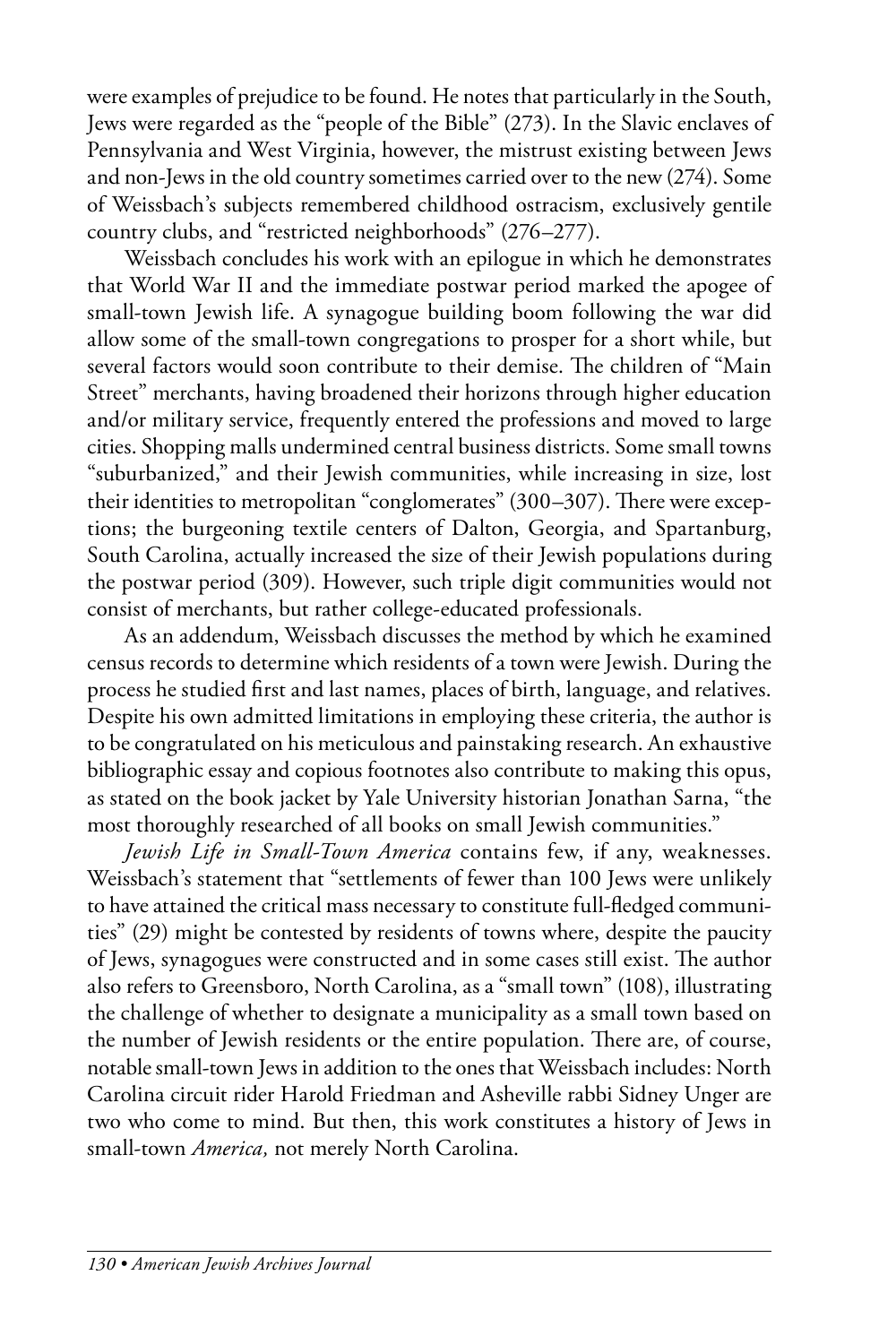Pedantic criticisms aside, *Jewish Life in Small-Town America* is an outstanding work, and the reviewer cannot bestow enough accolades on Lee Shai Weissbach for his monumental achievement.

*James I. Martin Sr. is Associate Professor of History and is Chair of the Department of Government, History, and Justice at Campbell University in Buies Creek, North Carolina. He is writing a book on small-town Jews in North Carolina and has made extensive use of the Sidney Unger Papers at the American Jewish Archives in Cincinnati.* 

### Kai Bird and Martin J. Sherwin, *American Prometheus: The Triumph and Tragedy of J. Robert Oppenheimer* (New York: Alfred A. Knopf, 2005), 721 pp.

Without Jews, the United States could not have inaugurated the atomic age.

The Manhattan Project had its origins in a 1939 letter that Albert Einstein sent to the White House at the urging of Leo Szilard, Eugene Wigner, and Edward Teller, three Hungarian refugee physicists who feared the Nazi acquisition of a nuclear bomb. An exceptional group of scientists—ranging from refugees such as John Von Neumann to native-born geniuses such as Richard Feynman—built the weapon at Los Alamos. After V-J Day, the challenge that confronted American statecraft was to reconcile the horror of nuclear warfare with the deterrence that the bomb seemed to provide, to achieve greater security—even though this weapon had made humanity far more insecure. In 1946, financier Bernard Baruch proposed to the United Nations a system of international control and inspection, but the arms race continued. To manage the growing American arsenal, David Lilienthal chaired the Atomic Energy Commission (AEC) the following year. Also in 1947, Polish-born Hyman Rickover took charge of the nuclear reactor program of the U.S. Navy. Teller became the key physicist in the construction of a thermonuclear bomb, first detonated in 1952, a year before financier Lewis Strauss was appointed chair of the AEC. Jews such as Bernard Brodie, Henry Kissinger, and Herman Kahn became among the boldest analysts of nuclear deterrence, imagining how to risk warfare without crossing the trip-wire that would result in catastrophe.

No one, however, was more intimately associated with the terrible ambiguities of the atomic age than J. Robert Oppenheimer. Summoned at the age of thirty-eight to become scientific director of the Manhattan Project, he proved indispensable to the actualization of a weapon that could demolish an entire city. His brilliance was a given; but his charisma also enabled him to organize and inspire a team of titanic egos, enlisted to solve the technological impediments and to invent a weapon so awesome that its flash could have been seen from the moon. In the postwar era, however, Oppenheimer sought to decelerate the frantic arms race with the Soviet Union and to lift the veil of secrecy that was foreclosing public debate over the centrality of nuclear weaponry to national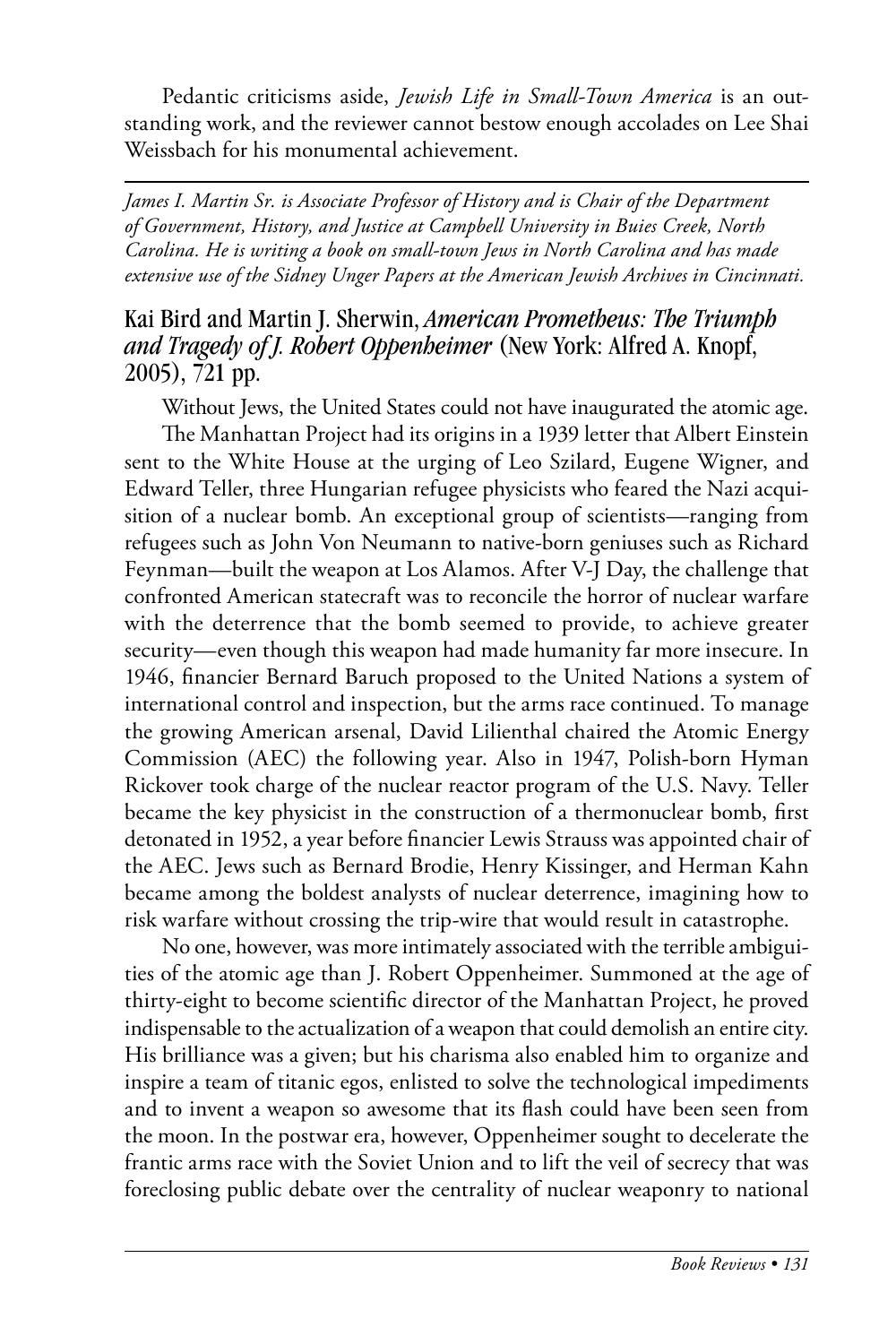defense. A seer as well as a savant, he yearned to alert humanity to the radical vulnerability for which he—as much as anyone—was accountable.

He failed. But even before his death in 1967 at the age of sixty-three, Oppenheimer's sensitive and enigmatic persona had become emblematic of the perversion of scientific curiosity; he symbolized the grandeur of the Faustian quest for knowledge that had gone horribly awry. Having enhanced scientific genius with a touch of the poet, Oppenheimer has haunted the imagination of historians as well. But among all of the books devoted to him, this biography deserves special attention; *American Prometheus* is likely to endure as the fullest and richest account of his extraordinary life.

Thanks to a childhood redolent of "our crowd," Oppenheimer got off to a good start. His German-born father was rich, his mother was cultivated, and they lavished love upon their two sons. (Frank was eight years younger and would also become a physicist who worked on the Manhattan Project.) The family taste was exquisite; three of the paintings hanging in the New York City living room were by an obscure Dutchman named Van Gogh. Religion was reduced to ethical concern and excluded tribalism, ceremony, or faith, so that Judaism was displaced by Ethical Culture. Robert developed a precocious interest in science, but his versatility and erudition were formidable. He also became polyglot. The last language that he learned was Sanskrit, which is why, on 16 July 1945, when the first atomic bomb was exploded in the New Mexico desert, he remembered the *Bhagavad-Gita* and recited Sri Krishna's line about becoming "death, the destroyer of worlds."

It was at Harvard that Oppenheimer's fierce love of physics was affirmed. His undergraduate years coincided with the efforts of leading Ivy League institutions to reduce the rising enrollment of talented Jewish applicants by imposing quotas; the admissions battle occurred within a wider political context that was contaminated with hostility to aliens and immigrants. Anti-Semitism was evident virtually everywhere, from the halls of Congress to the houses of Harvard College; and Oppenheimer's own loneliness and estrangement undoubtedly reinforced his pursuit of the abstract and distant mysteries of the physical universe. After completing a doctorate at Göttingen in 1927, he accepted offers to teach physics both at Berkeley and at Caltech; and in both institutions Oppenheimer turned the United States into an important site for the study of theoretical physics. Had he done nothing else with his life, his place in the history of American science would therefore be secure.

In the 1930s the Great Depression at home and the rise of Fascism in Europe politicized Oppenheimer. Bird and Sherwin attribute his pronounced progressive views to a reactivation of the ideals that Ethical Culture had inculcated. He contributed to Communist causes and was very close to Party members, including his fiancée and a second woman who became his wife, as well as his brother and his sister-in-law. Oppenheimer enjoyed associations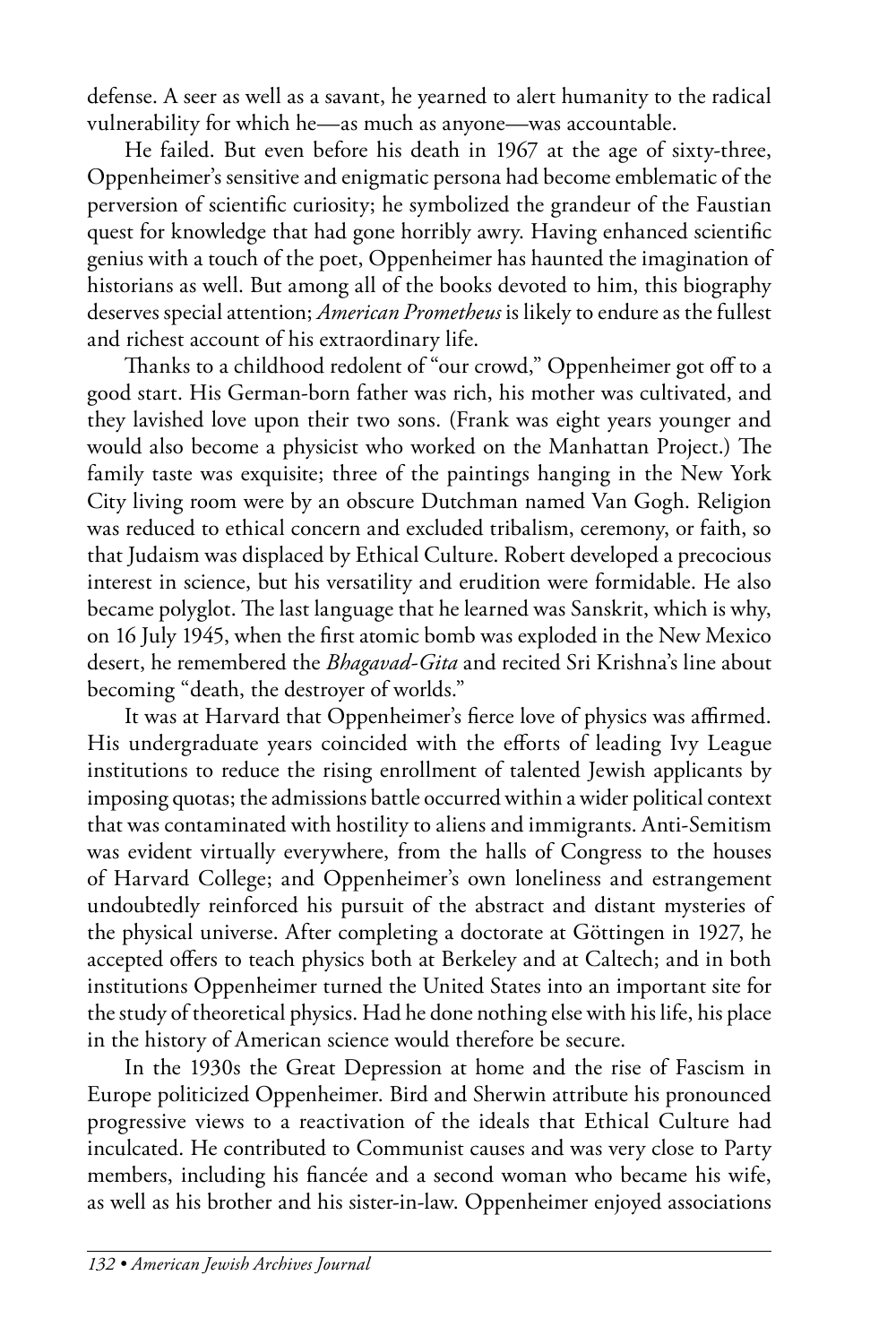with other Communists as well. But *American Prometheus* is no better than the FBI was half a century ago in nailing down conclusive evidence of his own party affiliation. His leftist inclinations, combined with postwar opposition to the escalation of the arms race and to the construction of the hydrogen bomb, did, however, make Oppenheimer anathema to the U.S. Air Force. During the Cold War civilians such as Senator Joseph R. McCarthy were also insisting upon more exacting, less subtle standards of loyalty than had been imposed during World War II.

The result was appalling. In 1954, under the auspices of the AEC, an inquiry into Oppenheimer's career humiliated him by stripping him of his security clearance a mere day before it was to have expired anyway. No breach of security in his past was ever discovered, which did not prevent one of three members of the AEC security review board from privately musing that "almost without exception those who turned up with subversive backgrounds and interests were Jewish." The hearing was blatantly unfair. The AEC gave the prosecutor a security clearance that was denied to Oppenheimer's own attorney, whose conversations with his crushed and embittered client were bugged. Bird and Sherwin blame the personal and political enmity of Strauss, a devious operator who was ruthless in exploiting Cold War anxieties.

Oppenheimer's spirits never fully recovered from the ordeal, although he never spent a millisecond in prison. He remained the director of Princeton's ethereal Institute for Advanced Study, and four years before his death he accepted the Enrico Fermi Prize for distinguished service in atomic energy in a ceremony at the White House.

Politics had made Oppenheimer a victim, but he was no martyr, nor is it proper to elevate him into a hero. Though Japan was certain to surrender anyway, Oppenheimer did nothing to interfere with the wanton destruction of civilian life in Hiroshima and Nagasaki, which he had known in advance were to be targeted. Also, he had informed on others in the 1940s and was thus implicated in the very system of suspicion that would without justification cut him down in 1954. Perhaps because of his own earlier complicity, he shriveled when his AEC accusers confronted him and failed to assert his democratic right to criticize the foreign policy and defense strategy of the very government that he had so indispensably served. In an era in which patriotism was so narrowly defined and a Jewish intellectual harboring progressive views was bound to have his allegiance impugned, the boundaries that determined respectable opinion had narrowed, and Oppenheimer was thrown badly on the defensive. What he should have done, the novelist André Malraux conjectured, was to refuse to cooperate with his inquisitors and to defy them by proclaiming: *"Je suis la bombe atomique!"* 

*Stephen Whitfield is professor of American Studies at Brandeis University.*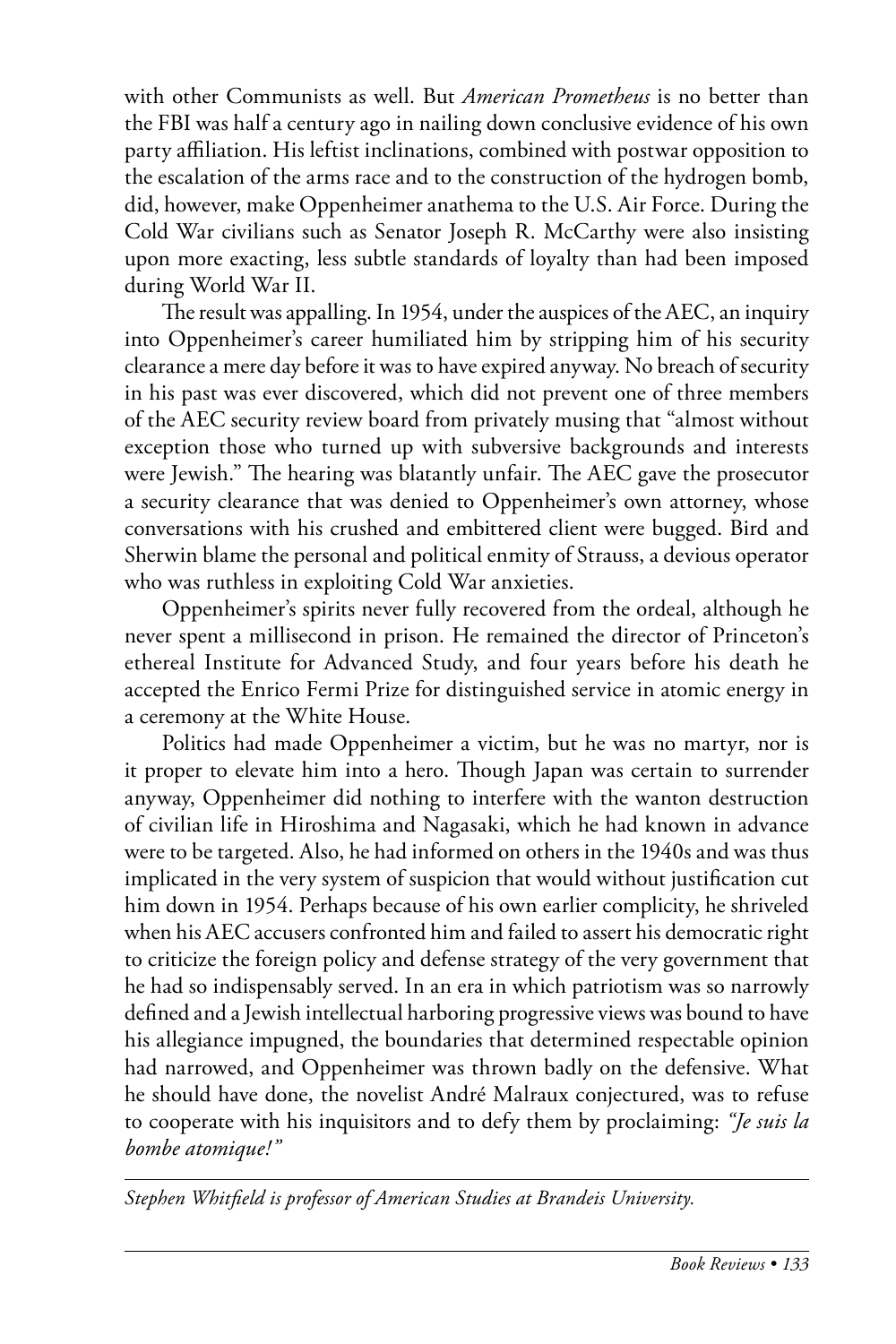### Michelle M. Terrell, *The Jewish Community of Early Colonial Nevis: A Historical Archaeological Study* (Gainesville: University Press of Florida, 2005), xiv + 183 pp. Illus.

The recent academic shift in interest toward studies of ethnicity and intercultural activity has created a renaissance in Caribbean Jewish studies. While Franklin Krohn noted in 1993 that the lack of available materials might pose trouble for conventional historical approaches to Jewish Caribbean study, works by Frances Karner, Carol Holzberg, Alan Benjamin, Thomas August, Robert Cohen, Eli Faber, Aviva Ben-Ur, and myself have brought new perspectives to Caribbean life by asking different and wider-ranging questions. Going beyond the genealogical or celebratory tone of earlier Caribbean Jewish accounts, these new studies consistently situate Jews into the broader context of Caribbean and colonial life, attempting to explore their lives in a manner that might shed light on broader questions of religious identity and cultural interaction.

Within this context, Michelle Terrell's book proves a welcome addition, though with caveats. Terrell brings her considerable knowledge and skill in historical archaeology to the conversation, offering through painstaking research a unique and illuminating perspective on Caribbean Jewish history and historiography. Yet, perhaps to make the archaeological study fill a book-length format, Terrell couches her work in a questionable and somewhat awkward historical context that clouds an otherwise stellar excavation.

Terrell begins her book with an intrigue: In 1957, as part of a cruise exploring various sites of Caribbean Jewish heritage, Malcolm and Louise Stern set foot on the tiny island of Nevis. Shortly before viewing the remains of the island's Jewish cemetery, the Sterns' guide pointed out a small ruin in town that local residents called the "Jews' School." Malcolm Stern immediately interpreted this description to mean the building had been the island's synagogue; and so the assumed designation would remain until Terrell began her excavation of the site in the early 1990s.

Terrell's story represents a colorful reassessment of the Sterns' experience and offers a respectful but necessary challenge to the local account. After two years of excavation on the sites of the cemetery and the Jews' School, in conjunction with diligent research in the local archives and the recorder of deeds office, she convincingly determined the ruin to be not the synagogue, but the cistern of a house occupied by relatively affluent residents throughout the eighteenth and nineteenth centuries. For Terrell, however, the excavation did not end the story. Via archival records, she reconstructed a partial map of the island's seventeenth-century Jewish-owned properties and, using comments from the time, eventually (and compellingly) relocated the synagogue's original site to the plot currently housing the town's police station. Her additional work offered more than just clarity on the site itself; it commented on the intersection of folklore and archaeology, adeptly showing how investigations such as hers can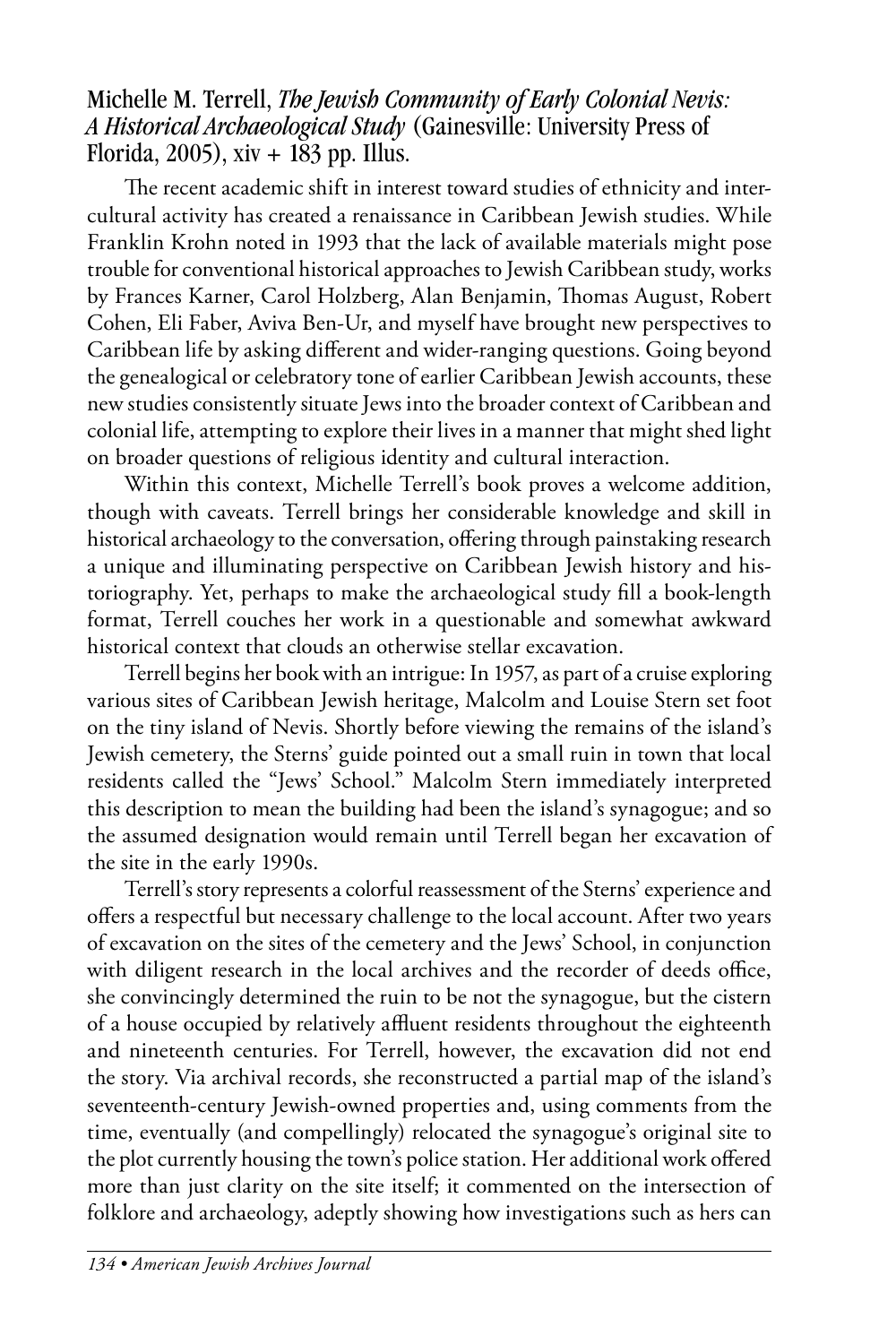deepen our understanding of Jewish life in the Caribbean. Terrell's work at both the Jews' School and Jewish cemetery sites ultimately revealed a thriving seventeenth-century Jewish population on Nevis, with numbers she claims could compare to those of contemporary Jewish communities in Jamaica or Barbados (155). At the same time, it offered a clear-eyed portrait of the Jewish community's physical presence on Nevis, which would have remained relatively obscure from historical references alone.

Had Terrell limited herself to the Nevis Jews' School and cemetery projects, she would have produced a sterling and significant, though brief, piece of scholarship. Her somewhat ill-advised decision to broaden the work to take on Sephardic and Caribbean Jewish history, however—presumably to warrant a book-length study—leads to the publication's greatest weaknesses.

The inadequacy of Terrell's study of general history becomes apparent in her chapter "The Jewish Diaspora," in which she offers a broad and under-researched overview of Sephardic Jewry from c. 711 through the mid-seventeenth century. Reading more like a well-written undergraduate paper, Terrell's narrative does little more than synthesize general (and occasionally inaccurate) discussions by Cecil Roth, Jane Gerber, and Howard Sachar, while providing nothing of the considerably more nuanced discussions detailed in recent literature on the subject (for example, essays in Fiering and Bernardini<sup>1</sup>). Terrell's chapter on Caribbean Jewish history holds up somewhat better; yet even here her work suffers from the omission of crucial sources in Caribbean Jewish literature, most significantly Isaac and Suzanne Emmanuel's monumental work on Curaçao.2 Her failure to incorporate these works into her narrative undermines her discussion, including her central claim that "no one has looked at what the analysis of a single community could contribute toward understanding the role of Jews in the colonial Caribbean" (8). While Terrell's study is indeed unique in its methods, her topic must be recognized as *continuing* a dialogue, not starting it.

Less significant, but still somewhat troubling, are the semi-fictional narrative sections Terrell uses to begin the book's last eight chapters. This technique, adopted from recent popular practices in historical archaeological writings (14–15), allows Terrell to simulate scenes from the periods that relate directly to her field site and topic of interest. While well intentioned, these narratives feel forced and unnecessary in the early chapters and at times veer dangerously close to stereotypes: descriptions such as "[Isaac Pinheiro's] features and those of his compatriots belied their Iberian heritage" (16) or the focus on a Sephardic Jewish woman's "raven-black hair" (43) reflect the limits of Terrell's imagination more than illuminate the material. Thankfully, the awkwardness of such writing diminishes significantly upon entering the heart of the study, when the fictional passages begin to match more directly her original research.

Thus, *The Jewish Community of Early Colonial Nevis* earns a deserving, if mitigated, space within the exciting new literature on Caribbean Jewry. While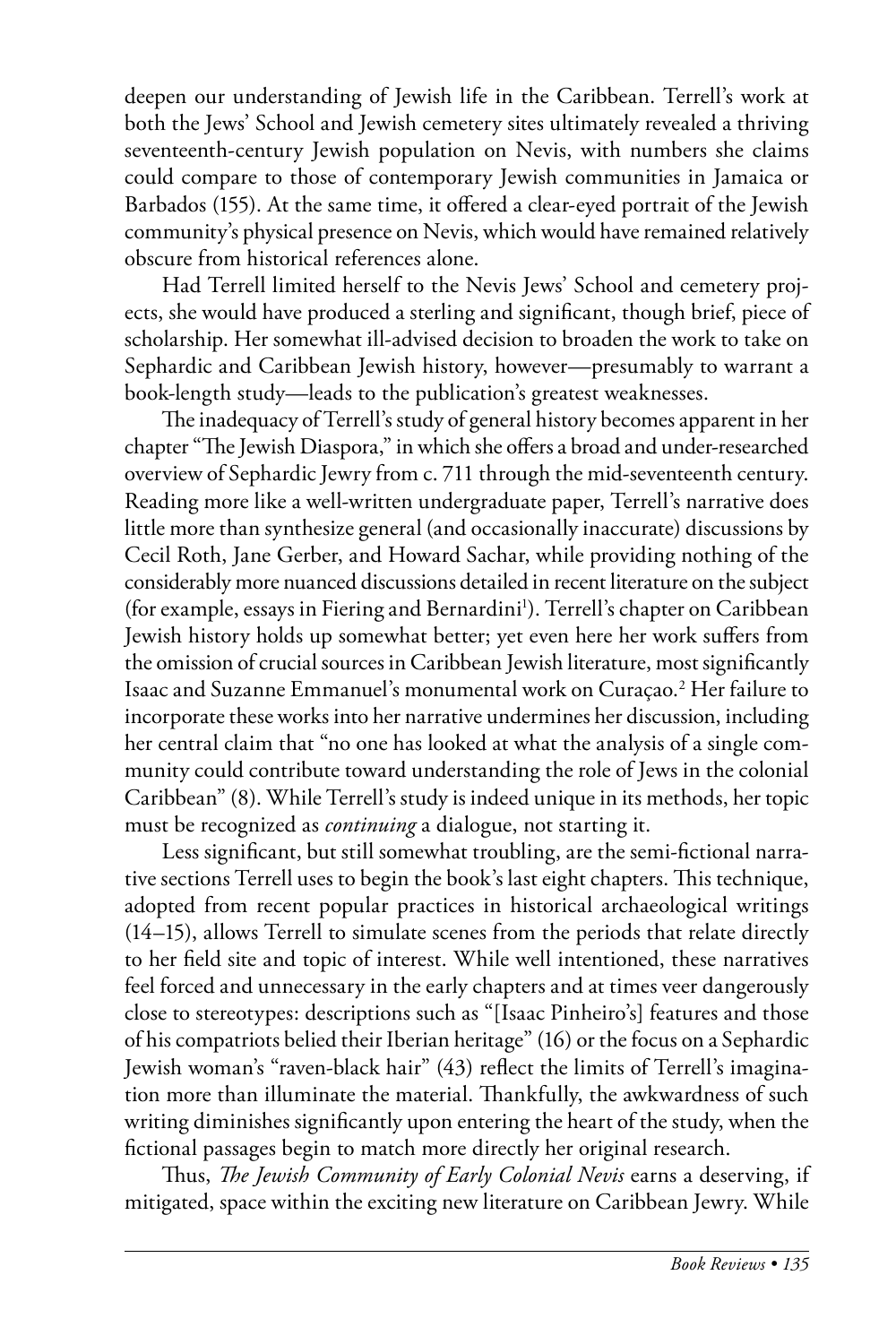Terrell's lack of expertise in Jewish history makes early parts of the book unusable, her historical archaeological work ultimately wins out, adding important and well-needed perspectives on the fascinating and underrepresented populations of the Jewish Caribbean.

*Judah M. Cohen is the Lou and Sybil Mervis Professor of Jewish Culture, and an assistant professor of folklore and ethnomusicology at Indiana University. He is the author of* Through the Sands of Time: A History of the Jewish Community of St. Thomas, U.S. Virgin Islands*, and the forthcoming book* The Making of a Reform Jewish Cantor: Musical Authority, Cultural Investment*, as well as essays on music in Jewish life.* 

# *Notes*

<sup>1</sup> Paolo Bernardini and Norman Fiering, eds. *The Jews and the Expansion of Europe to the West*, *1450–1800* (New York: Berghahn Books, 2001).

2 Isaac S. Emmanuel, *Precious Stones of the Jews of Curaçao* (New York: Bloch, 1957); Isaac S. Emmanuel and Suzanne A. Emmanuel, *History of the Jews of the Netherlands Antilles* (Cincinnati: American Jewish Archives Press, 1970).

# Dana E. Kaplan, ed., *The Cambridge Companion to American Judaism* (Cambridge: Cambridge University Press, 2005), xxvi + 462 pp.

A young man [in a recent] study of post-Holocaust Jewish identity among twenty- to thirty-year-old adults reveals the following when he recounts his typical Shabbat experience. After engaging in many of the traditional Friday night rituals, he and his other Jewish friends usually end the evening by singing "Amazing Grace"… "When I hear Amazing Grace," says this young man, "I think Shabbos!" (174)

Understanding such a complex and unexpected expression of American Judaism requires what cultural anthropologists call a "thick description." The contributions from leading scholars to *The Cambridge Companion to American Judaism (The CCAJ)* admirably performs this task by presenting recent developments and applying new methods in the study of Jewish religion in America. Ably edited by Dana Kaplan, the volume includes pieces from various disciplines that dialogically complement each other. Both the points of agreement and disagreement between the articles serve to highlight the major trends of American Judaism as well as areas of contested interpretation.

Consisting of twenty-three articles as well as an introduction by Kaplan and an afterward by Jonathan Sarna, *The CCAJ* is divided into two parts. "Part One: Historical Overviews" provides a diachronic glimpse of American Judaism in pieces by Eli Faber, Lloyd P. Gartner, and Kaplan himself. The bulk of the book, however, is in "Part Two: Themes and Concepts," which Kaplan has subdivided into five sections: "Religious Culture and Institutional Practice," "Identity and Community," "Living in America," "Jewish Art in America," and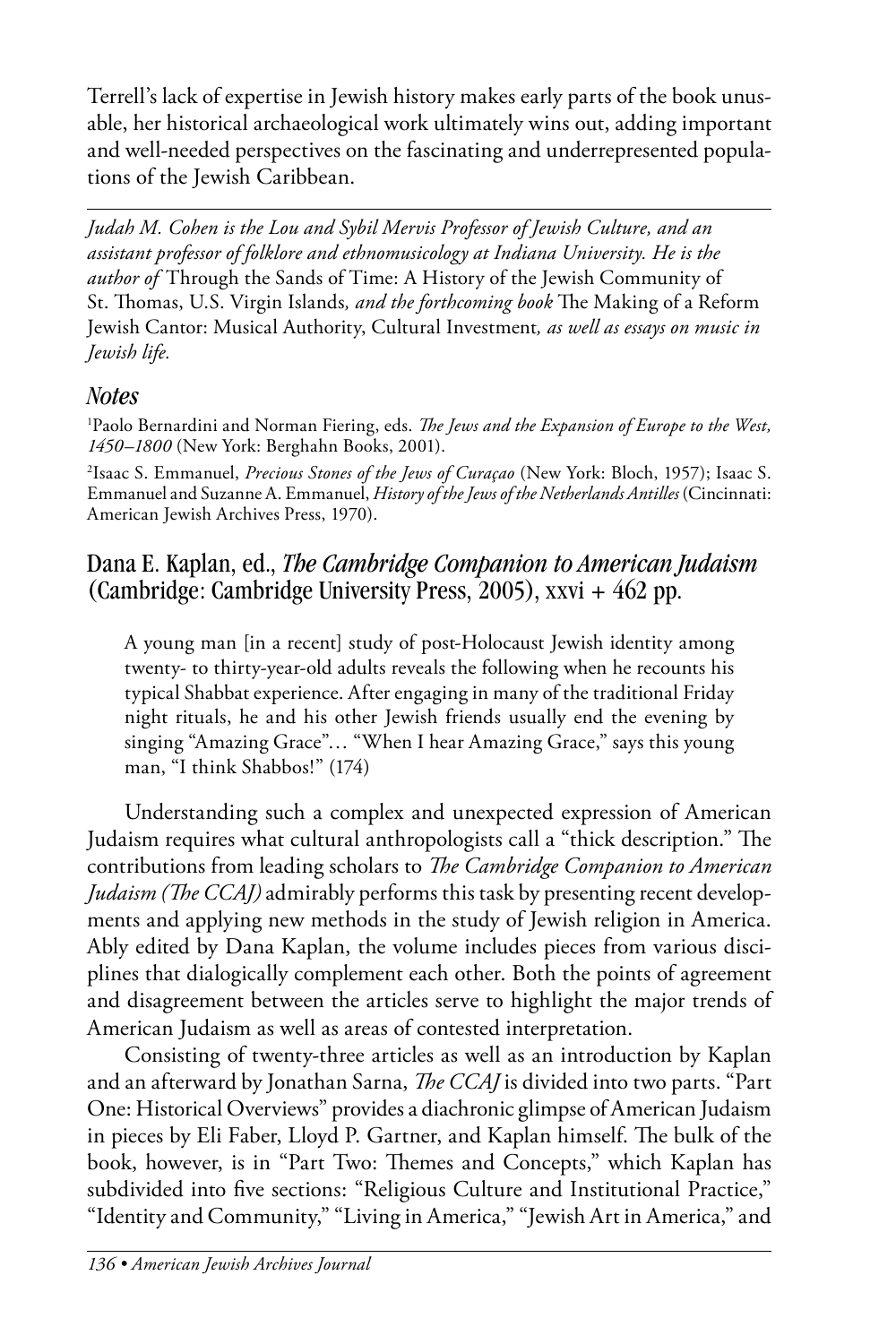"The Future." One might dispute the placement of articles under particular rubrics such as, for example, David Biale's piece "The Body and Sexuality in American Jewish Culture" under "Identity and Community" rather than "Jewish Art in America." To my mind, however, this classification underscores the numerous interconnections among all of the contributions as well as the overlap to be expected from a "thick description."

Several pieces call attention to the privatization of Judaism. Byron Sherwin ("Thinking Judaism Through: Jewish Theology in America") observes that the personalization of religion has moved Jews from autonomously deciding which aspects of Judaism to practice and believe to defining Judaism itself (118, 130). Charles Liebman, in "The Essence of American Judaism," in part attributes such personalization to a lack of consensus on what the "essence" of Judaism is. The Holocaust and Israel, which have come to play an increasingly prominent role in American Jewish identity within the past twenty-five years, similarly reflect privatization. Lynn Rapaport ("The Holocaust in American Jewish Life"), critical of an overemphasis on the Holocaust, implies that *individuals* ultimately will determine the role of the Holocaust in their Jewish lives (203). Steven Rosenthal ("Long Distance Nationalism: American Jews, Zionism, and Israel"), through a historical survey of Zionism in America, identifies a transition from a virtually unanimous, unqualified, and uncritical support of Israel to opinions, both private and public, that run the gamut. Combining "L'cha Dodi" and "Amazing Grace" simply represents a particular instance of a general trend toward individuals actively determining the character and content of Judaism.

Corresponding to the increase in personalization is a decline in forces promoting communal religion. Nathan Glazer's explanation of the suburbanization of Judaism ("The American Jewish Urban Experience") underscores the replacement of public ideology with personal choice. In the suburbs, personal choice overrules the competing claims of place, ideology, and synagogue. Similarly, the ideological content of Reform and Conservative Judaism exerts increasingly less influence on Jewish practice, which leads Lawrence Grossman ("Jewish Religious Denominations") to question the usefulness of denominations for understanding contemporary American Judaism (98–99). For secular Judaism as well, Jonathan Woocher ("'Sacred Survival' Revisited: American Jewish Civil Religion in the New Millennium") notes the decreasing sense of Jewish ethnicity. Rather than setting the agenda for Jewish content, Jewish federations support individualistic approaches to Judaism.

One might expect feminism to be cited as a contributing factor toward personalization; however, in an extremely important piece ("Choosing Lives: Evolving Gender Roles in American Jewish Families,"), Sylvia Barak Fishman rescues feminism from being the "whipping boy" of contemporary ills. She asserts that highly educated "career" Jewish women are not necessarily less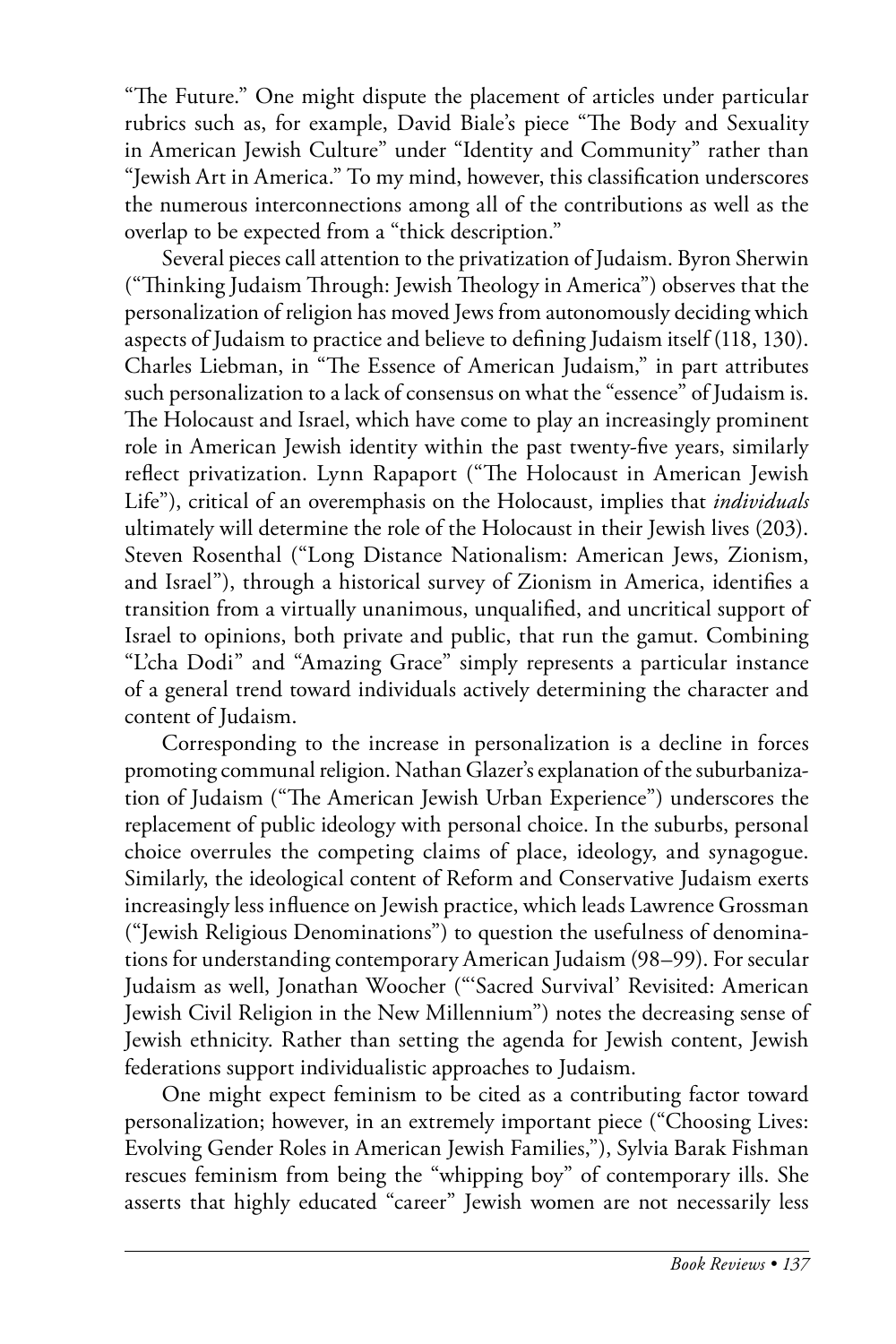Jewishly affiliated than stay-at-home mothers (243). Moreover, feminism may strengthen the marriage bond because gender-equal marriages tend to be more successful (247), and healthy families produce a healthy Judaism. Thus, changing gender roles of men and women do not necessarily result in changing Jewish vitality (247).

*The CCAJ* explores privatization more deeply and accounts for its relationship to suburbanization and declining denominationalism and ethnicity by applying multiple methods to the understanding of American Judaism. In "Patterns of American Jewish Religious Behavior," Chaim Waxman discusses the useful concept of "post-materialism," according to which a society satisfies its spiritual needs after it satisfies its material needs. Since self-fulfillment and personal autonomy serve as measures for the achievement of material success, these criteria are transferred to the measurement of "spiritual success." Waxman also distinguishes between rituals and ceremonies, an idea expanded by Rela Mintz Geffen ("Life Cycle Rituals: Rites of Passage in American Judaism"). For Waxman (relying on the work of Liebman), rituals facilitate a relationship with the transcendent, while ceremonies "are symbolic acts that derive from an appeal to personalism" (104). According to Geffen, Jewish rituals today primarily function as vehicles to confirm personal rather than communal norms.

In a fine example of cultural studies, David Biale's "The Body and Sexuality in American Jewish Culture" offers fascinating interpretations of contemporary culture. For example, Biale observes that the classic film *Cast a Giant Shadow* undercuts Israeli mythology by having a diaspora, American Jew liberate the Israelis both militarily and erotically (262). Since the body is a site for defining and contesting identity (254), and representations of the female and male Jewish bodies are constantly being reimagined, then Jewish identity is also fluid—which allows space for a personalized definition of Judaism.

In addition to such cultural studies, it is refreshing to see a political and economic approach applied to American Judaism. Alan Mittleman ("Judaism and Democracy in America"), drawing on Tocqueville, notes the inconcinnity between democracy and Judaism. Carmel Chiswick ("The Economics of American Judaism") brilliantly explains the effect of "Americanization" on Judaism. Using an economic model, Chiswick essentially claims that Jewish "consumers" are more likely to engage in secular activities because they have more secular "currency" to spend than Jewish "currency." Consumerism naturally spawns a culture of personalization.

*The CCAJ* addresses not only the causes but also the impact of privatized religion. In one of my favorite essays, Debra Renee Kaufman ("The Place of Judaism in American Jewish Identity") argues for a more cautious approach to the results of survey data, which, by nature, oversimplify complex concepts such as ethnicity and religiosity. "Authentic" or "traditional" Judaism may not be reliable measures of religiosity (170). Since rituals like *kashrut*, Sabbath, and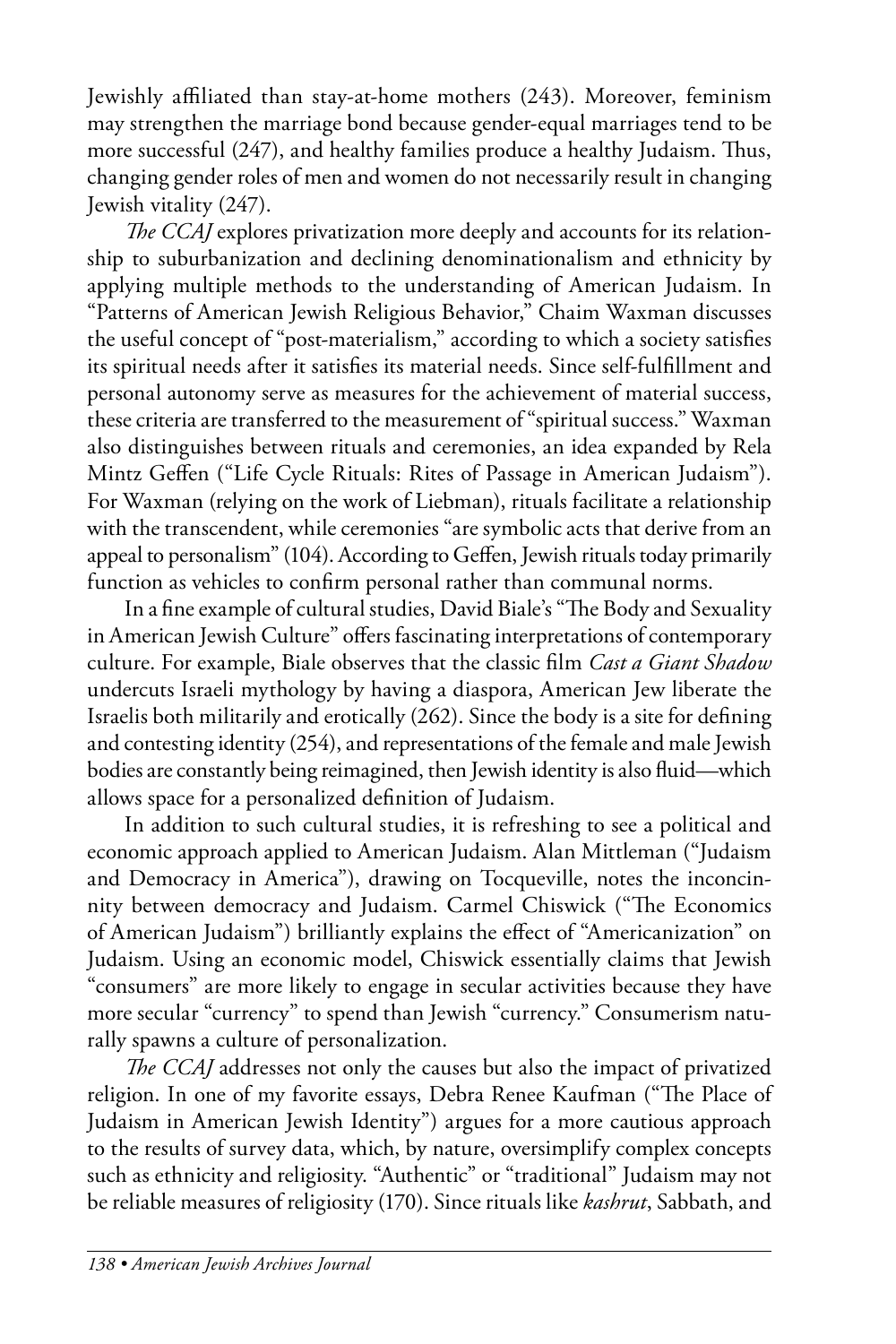synagogue attendance may possess different meanings and priorities depending on the group, these observances may serve an ethnic rather than a religious function (171). Moreover, the possibility of subjective engagement with nontraditional practices complicates the measurement of religiosity by distance from Orthodoxy. Indeed, it is Kaufman who describes the young man who thinks Shabbos when he hears "Amazing Grace."

This attention to the complex, antithetical aspects of American Judaism represents the great strength of this collection. It also accounts for some minor quibbles I have with some of the essays. By promoting Jewish education as "more than the key to Jewish survival," the piece "Contemporary Jewish Education," by Isa Aron, Michael Zeldin, and Sara Lee, reinscribes the idea of an essentialized Judaism that the book goes so far to complicate. Similarly, Yaakov Ariel ("American Judaism and Interfaith Dialogue") reduces the history of interfaith dialogue to measuring the progress of non-Jewish acceptance of Jews and Judaism (342) without attention to the developments in American Judaism articulated in the rest of *The CCAJ*. In this regard, the omission of any reference to "Dabru Emet," a Jewish response to Christian rapprochement to Judaism (September 2000), is especially glaring. I also take issue with Lloyd P. Gartner's assumption ("American Judaism, 1880–1945") that institutions such as the Jewish Theological Seminary and the Jewish Institute of Religion represent mainstream Judaism since a place like JIR "possessed the advantage of location in New York City, the center of American Jewish life with its Jewish population of 2 million, while the senior school was rather isolated in provincial Cincinnati" (53). While no one would dispute that the Reform movement at this time was predominantly characterized by anti-ethnocentrism and an absence of Zionism, I question the implication that universalist views were unsophisticated and out of touch with the Jewish mainstream in contrast to a far more attractive Conservative Judaism. Kaplan's survey, "Trends in American Judaism from 1945 to the Present," does a much better job of highlighting the antitheses of American Judaism. For example, the predominance of suburban Jewry has resulted in increased synagogue membership without a corresponding increase in devotion, what Kaplan calls "religiousness without religion" (64). Kaplan's survey makes our Jewish fan of "Amazing Grace" interesting and representative rather than shocking.

In the final essay, "American Judaism in the Twenty-First Century," Bruce Philips highlights several trends identified by the 2000 National Jewish Population Survey, including a trend toward nondenominationalism or no Judaism at all. Given the new perspectives expressed throughout *The CCAJ*, I was surprised by his derivative approach that associates the decline of American Judaism with intermarriage (398). According to Stephen Bayme, the greatest threat to Judaism is Jewish indifference (trend 3), whose cause cannot be reduced to intermarriage. More compelling explanations would include privatization,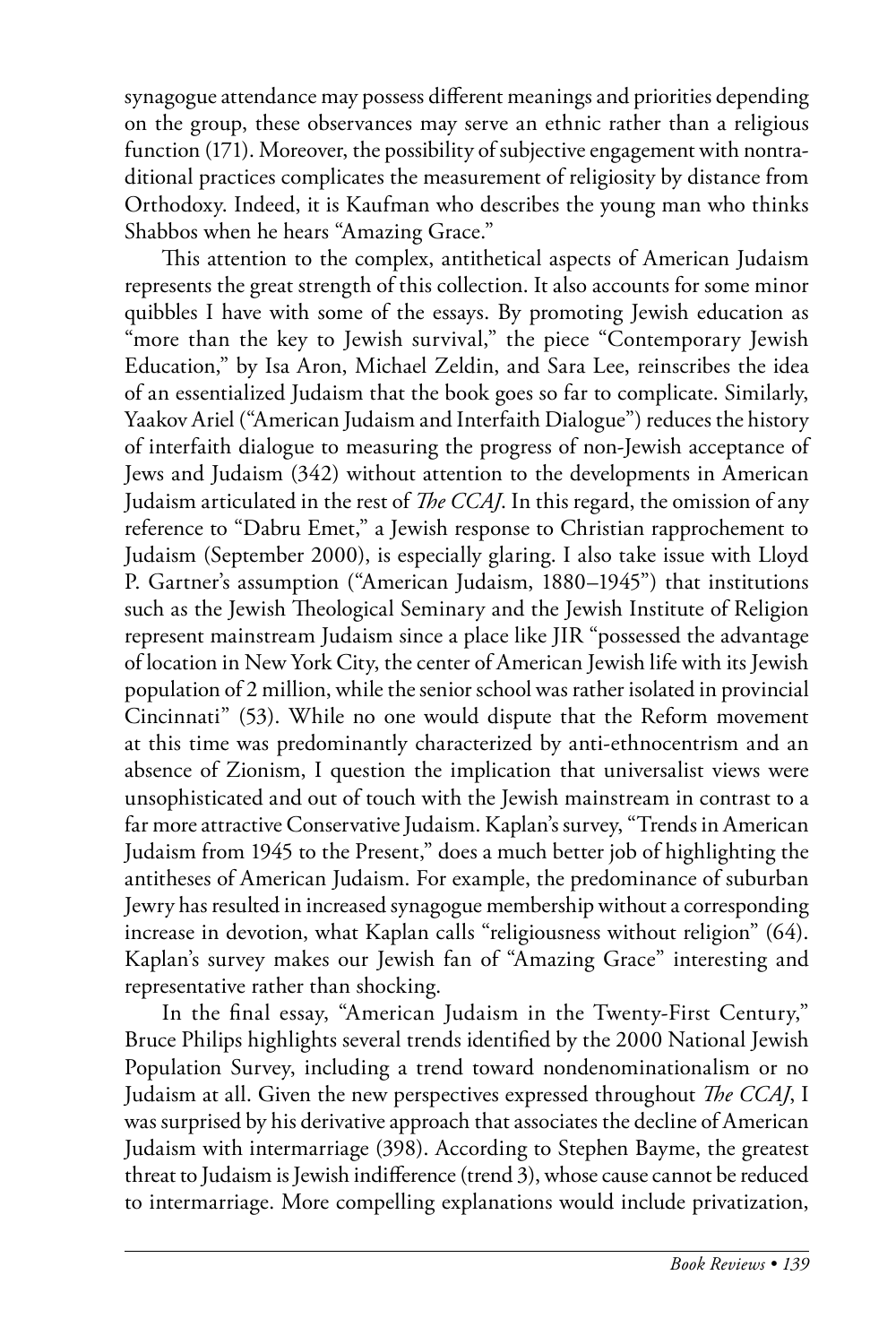suburbanization, postmaterialism, the cost of acquiring and the declining value of Jewish capital, the decline in civil religion, and the transformation of rituals into ceremonies.

On the heels of the 350th anniversary of Jews living in America, the time has come to move from celebration to examination. *The Cambridge Companion to American Judaism* does this in a manner that animates the study of American Judaism. No one who reads this collection will view Judaism in America as simply a pale reflection of its European antecedents. The clear writing coupled with the introductory chapters on American Jewish history make *The Cambridge Companion to American Judaism* accessible to a broad audience. To be sure, experts in American Judaism will find this work to be more of a codification of significant scholarship over the past twenty years than a new development in the field. Nevertheless, the sheer volume of groundbreaking studies congregated in a single volume underscores the dramatic changes to our knowledge of American Judaism.

*Matthew Kraus is a Field Service Assistant Professor of Judaic Studies at the University of Cincinnati where he also serves as the Department's Hebrew Language Program Director and the Posen Project Coordinator. His most recent publication is* How Should Rabbinic Literature Be Read in the Modern World? *(2006).* 

# Uri Bialer, *Cross on the Star of David: The Christian World in Israel's Foreign Policy, 1948–1967* (Bloomington and Indianapolis: Indiana University Press, 2005), 240 pp. Illus.

As Uri Bialer of the Hebrew University in Jerusalem notes in the introduction to *Cross on the Star of David*, considerable research on the relationship between the Christian world and Israel already exists. Yet Bialer offers a new perspective on this relationship in the modern, post-statehood world. Instead of existing simply as passive players on the foreign policy stage, Israelis in Bialer's persuasive account are viewed as actively shaping their foreign policy in response to the Christian world—a new angle for the existing historiography. Bialer makes extensive use of newly declassified government papers in the Israeli State Archives to reveal, for the first time, the Israeli perspective on Christian-Israeli relations.

Bialer covers a wide range of issues in his eight chapters, including questions of land rights, the United Nations proposal for the internationalization of Jerusalem, the dilemma of enemy property claimed by Germany, and the role of theology in diplomacy, as well as the problems of Russian, Lutheran, and Greek Orthodox claims to property in Israel. The most central issue throughout the period covered, however, remains the question of the internationalization of Jerusalem after the 1948 War, the Vatican's attempts to force a vote on the issue, and Israeli attempts to thwart the internationalization plans.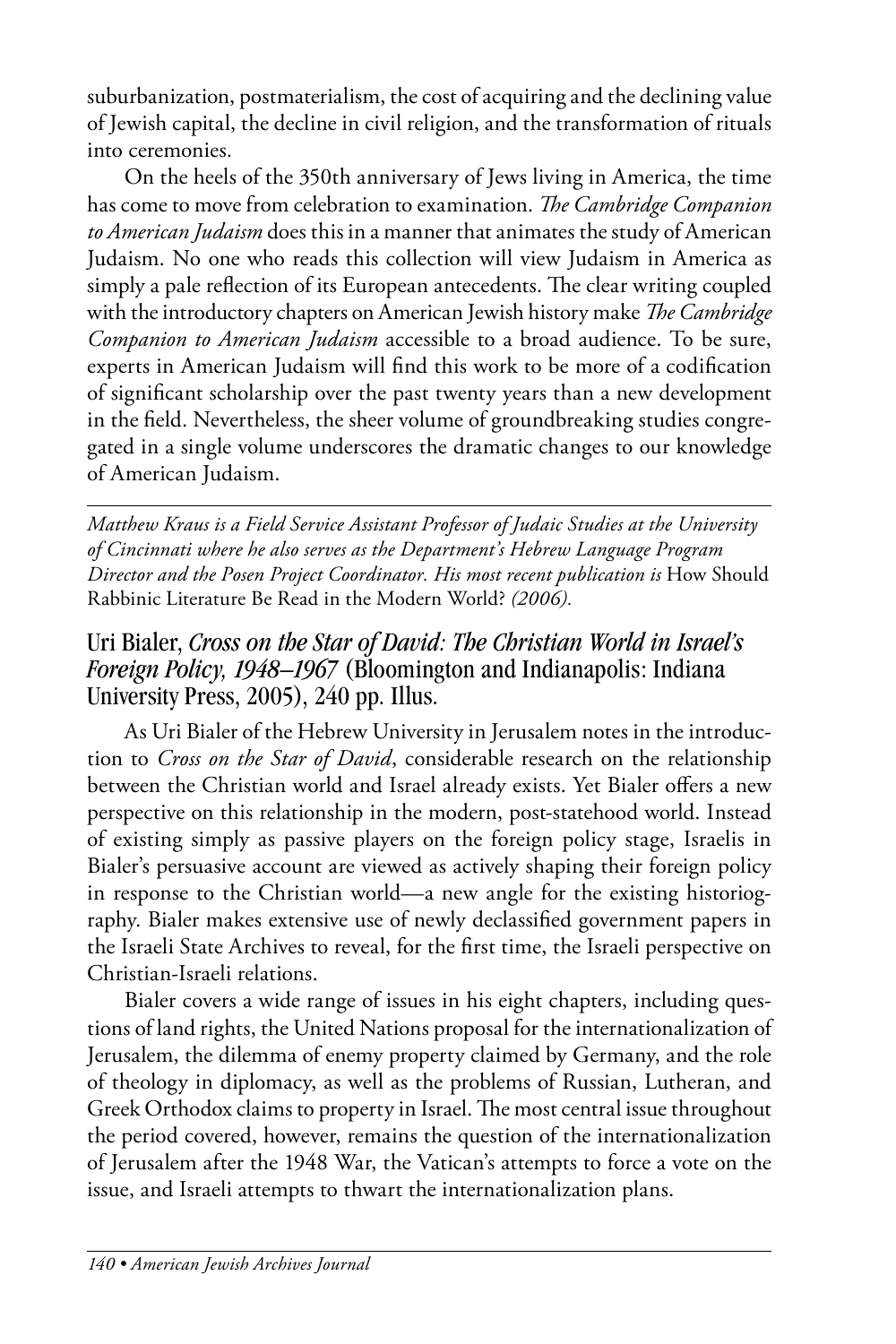According to Bialer, immediately in the aftermath of the 1948 War, Israel hoped to gain recognition from the Vatican and thereby gain worldwide Catholic acceptance of Israeli statehood. However, the Vatican had grown increasingly concerned for the fate of Christian holy places in Jerusalem and had lobbied aggressively in the United Nations for the support of a 1947 resolution calling for the internationalization of Jerusalem. Furthermore, the Church had hoped, in the aftermath of the war, to gain a foothold in Palestine to launch greater Catholic influence in the Muslim Middle East. Fear of a quickly emerging Arab-Catholic alliance hostile to Israel and influential in the United Nations haunted Israeli policymakers for several decades. Far from a peripheral issue, Israeli-Vatican relations posed a serious challenge to Israeli diplomacy in the first few decades of the Jewish state's existence. As far as policymakers were concerned, "the Pope appeared to be the most dangerous challenge to Israeli control over West Jerusalem, and indirectly, to all of Israel's gains in the 1948 war" (23).

Already controversial at birth, the role of theology and collective memory placed a particular weight on Israeli international diplomacy—a problem that few, if any, nations have faced so acutely. From the beginning, the Vatican State Secretariat, Cardinal Tardini, proclaimed "there is no possibility of control or negotiations with the killers of God" (63). The efforts to internationalize Jerusalem, and thereby challenge Israeli sovereignty, revealed "motives of historical vengeance" and "the squaring of an account" (25).

Throughout Bialer's analysis, the Vatican remained a perpetual thorn in the side of the Israelis who were quietly desperate to gain Catholic recognition in order to smooth the international acceptance of the new state. Israeli efforts continued to be handicapped by the theological and emotional realities of historic Catholic anti-Semitism and the geopolitical realities of Catholic interests in territorial control of parts of the Holy Land. Bialer offers a new perspective on this political and theological struggle by arguing that Israel and the Vatican shared *mutual* distrust and disdain. Frustrated at every turn, the Israelis adopted a hard line with the Catholic Church—a stance that forced the Vatican by the mid-1950s to diplomatic initiative to resolve the difficulties.

In the early 1960s, the Vatican's decision to reexamine doctrinal matters related to Jewish-Christian relations provided Israelis with the hope that they could enter into good relations with Catholics "through the back door." If theology could be revisited to eradicate traditional anti-Semitic teachings, doctrinal reevaluation could lead to diplomatic advances. Initial attempts to include Israeli diplomats in the Ecumenical Council were quickly wrecked, however, when word spread of the initiative. Jewish organizations around the world clamored for dramatic, highly publicized changes. Resentful of the intrusion and pressure, the Council's changes in traditional theology were minimal and fell far short of Israeli expectations.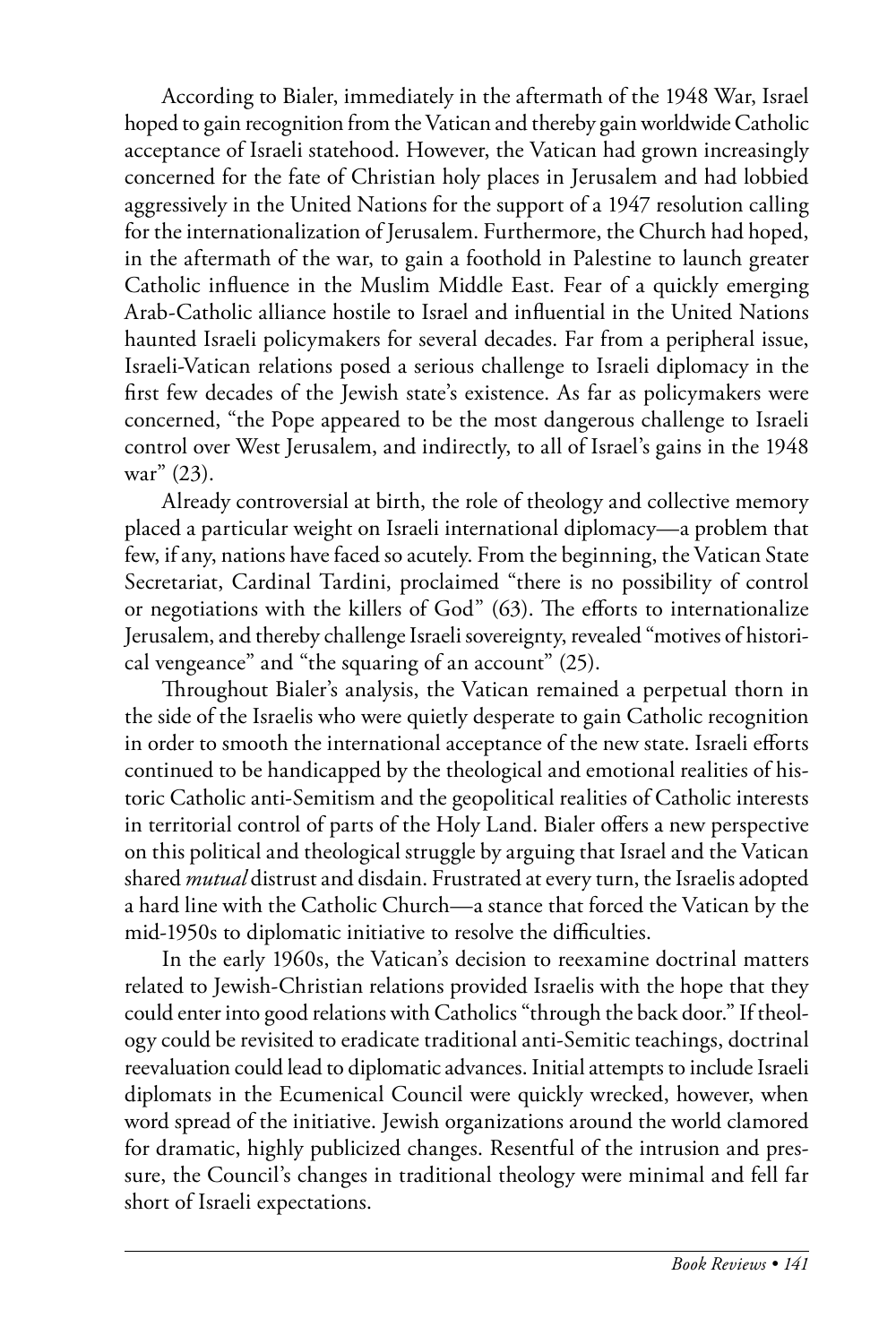While the Israelis operated from a position of weakness in terms of diplomatic relations with the Vatican and the international Christian community, "Israel held the upper hand on the local scene" (90). Throughout negotiations with Christian communities over property rights, Israel remained mindful that frustrated countries could force a vote on the United Nations' internationalization plan for Jerusalem. Nonetheless, Israel engaged in effective and pragmatic negotiations with German Lutheran, German Catholic (in defiance of Vatican orders), Greek Orthodox, and Russian Orthodox communities. Ironically, the successful conclusion of property negotiations with Germany resulted in "the first agreement between Israel and any Christian church that openly and officially recognized the new political circumstances" (169).

A particularly important issue that confronted Israeli policymakers included the question of missionary activity in Israel. While the numbers of Jewish converts to Christianity remained small, the national and theological principle behind conversion, particularly against the historic memory of Christian anti-Semitism, grew ever more important. Forced to consider the weight of international condemnation should Israel ban missionizing, policymakers had to tread carefully. While a legally protected right, freedom of religion provoked a hostile and even covert antimissionary stance by Israeli authorities. For Israeli policymakers and civilians alike, the goal of "diminishing the Christian presence in Israel" garnered widespread support. Here, collective memory more than pragmatism dictated policy. As one government reportedly noted, "[D]eeply rooted prejudices still endure in Israel against Christians and their institutions, prejudices brought here from the Diaspora" (100).

A particular strength of Bialer's work, as noted above, is the extensive use of newly declassified archival material. His analysis is heavily grounded in material from the Israeli State Archives, and he uses this new material to offer a more balanced account of Christian-Israeli relations by introducing the Israeli perspective. He succeeds in providing a sympathetic analysis of the failures, shortcomings, and successes that the new state faced in dealing with the Christian world. As Bialer notes in his conclusion: "Israel's approach to the Christian world … was dictated not only by rational realpolitik … but also by the unique historical-emotional-religious burden it bore" (190). While Bialer's examination concentrates almost exclusively on the Catholic Church (with scant attention to non-Catholic Christian communities), his analytical framework provides future scholars with a solid foundation for further study.

*Caitlin Stewart is a graduate student in American history at Emory University in Atlanta and is writing her dissertation on Jewish-Christian relations and American-Israeli foreign policy.*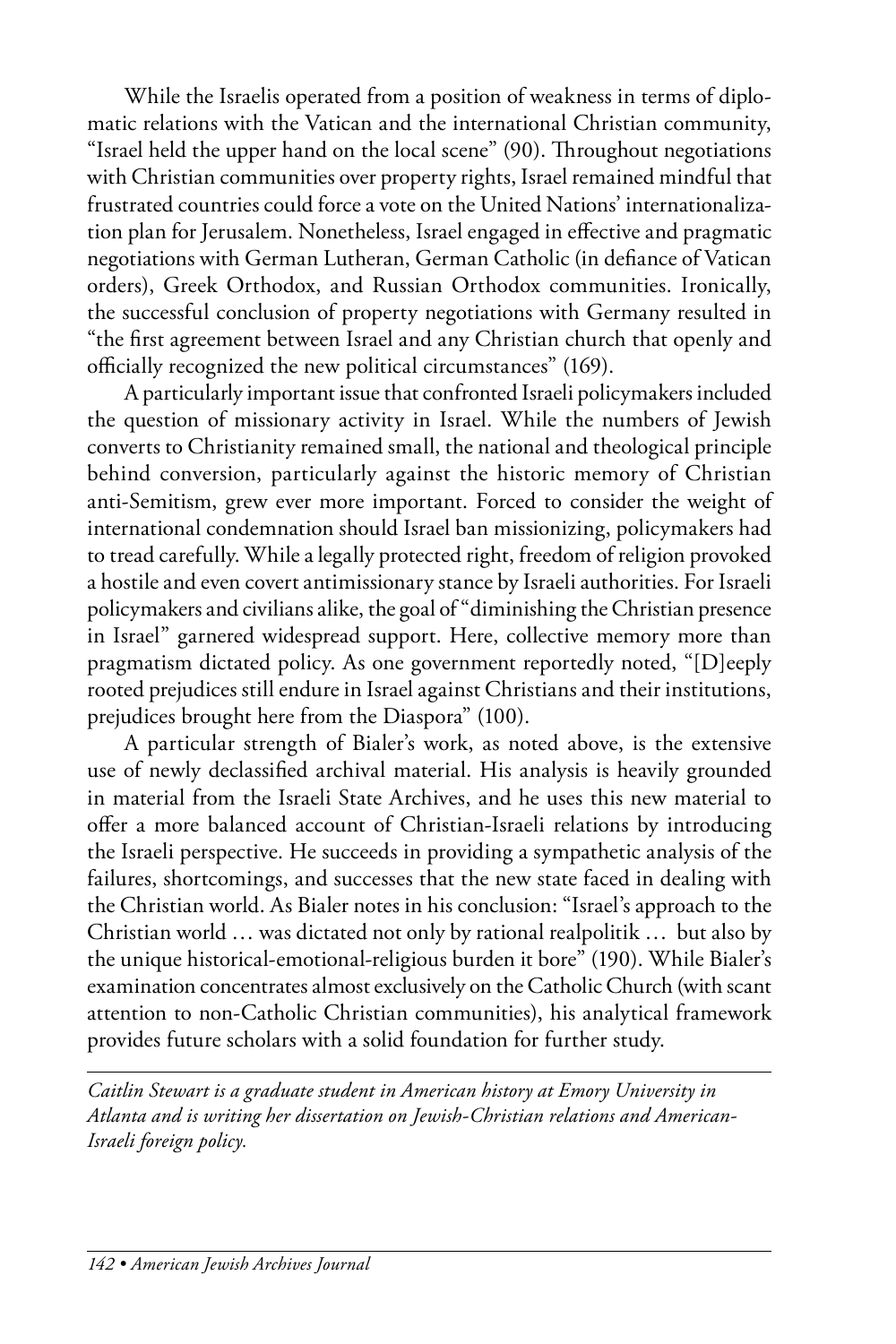#### Warren Grover, *Nazis in Newark* (New Brunswick and London: Transaction Publishers, 2003), 380 pp. Illus.

With *Nazis in Newark,* Warren Grover has picked up an important topic in American ethnic history: the threat of Nazi infiltration during the 1930s and 1940s and the minority conflict that evolved over Nazi propaganda in America. Grover has served on the boards of the New Jersey Historical Society, the Jewish Historical Society of Metro West, and the YIVO Institute for Jewish Research in New York. Such a background may have enabled him to portray a new perspective on the impact of Nazi propaganda in the United States. Although key to the understanding of the Nazi threat to America, historians who have dealt with the issue have largely overlooked ethnicity on the basis of German-American diplomatic relations. Carrying ethnic conflict—the idea of racial, religious, or ethnic superiority of one ethnic group over another—into American society, the Nazi's ideology, or *Weltanschauung*, sought to destroy the American nation from within. The concept of the United States as the first modern nation, a historical experiment that defined itself by a common value system and future mission rather than homogeneous ancestry—i.e., the "melting pot"—was consciously attacked to prove the American experiment would not withstand the attempt of a re-nationalization of its ethnic groups. After all, the Nazis figured, blood-related loyalties had to be stronger than any constructions of nationhood and would result in somewhat of a "balkanization" of the United States.

Grover draws a detailed picture of the influence of the German-American Bund and similar groups during the 1930s and 1940s in Newark, a suburb of New York City. He shows us right at the community level how civic unrest was created and where it took place. Here on the local level the story of America's Nazis takes on the immediacy of our own neighborhoods and opens up a new understanding of the subject. Grover shows that the conflict evolved not simply between Germans and Jews; rather, the author detects factions within "Germans" and "Jews." Some of the former are ardent Nazis; others identify as Socialists, bourgeois anti-Nazis, or "Americans" and cooperate with anti-Nazi groupings of various backgrounds. The book hints at the friction that the Bund exposed in German-American life by the forced "Aryanization" of their numerous clubs and societies, which separated German Jews from fellow Germans. Grover also highlights the involvement of ethnic churches, which may be an inspiration for future work on the topic.

Grover tells his story in nine chronologically arranged chapters, an introduction, and a conclusion. Starting with the first local reactions to the emergence of the Friends of the New Germany in 1933, the reader is introduced to Newark's ethnic groupings, their leadership, and their press. In the second chapter the author gives details about the Minutemen, a group of mainly Jewish ward fighters and gangsters, whom Grover sees as the center of Jewish resistance to local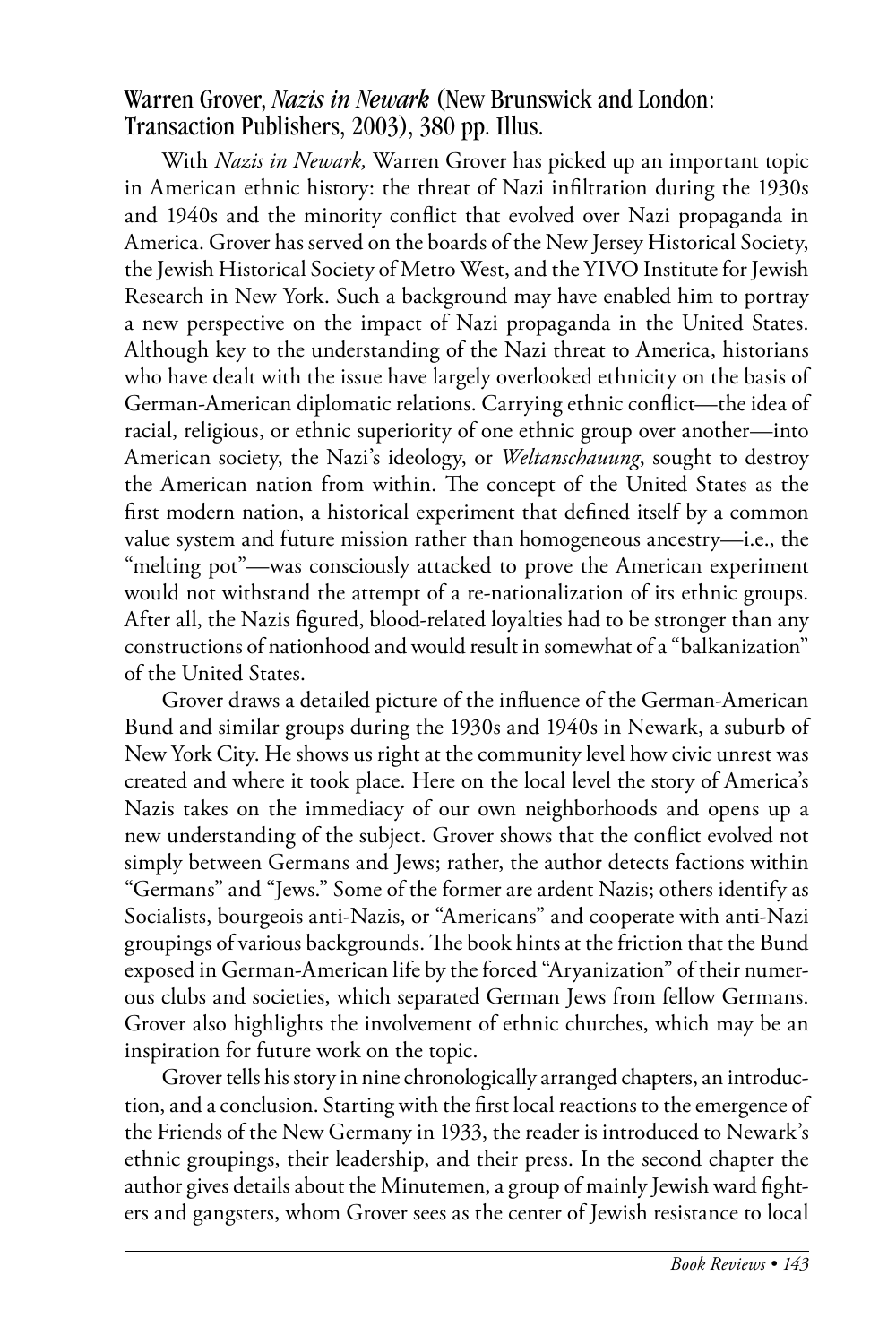Nazism. He traces their early connection with the Jewish War Veterans and YMHA, which were soon to criticize the Minutemen's violent proclivities. The third chapter discusses the position of the Friends of the New Germany, the first German-American Nazi group, and their relationship with the larger German community and their organizations in the New York area. The United German Societies of Greater New York, a formerly independent regional roof organization, was coordinated and "Aryanized" by the Bund, which consequently tried to turn "German Day," an annual celebration of German immigration to America, into a Nazi celebration. Efforts to fight the Bund's activities included local legislation, the Non-Sectarian Anti-Nazi League (NSANL), and the Committee on Un-American Activities or McCormack-Dickstein Committee.

In chapter four, Grover introduces the German-Jewish physician S. William Kalb, who is depicted as a local hero in the fight against Nazism. Kalb began as a major local organizer of the anti-Nazi boycott for the Jewish War Veterans and other Jewish organizations, such as the NSANL. A fifth chapter traces the reaction of local "liberals," such as Democrats, women's groups, peace groups, and liberal churches. Grover also portrays the rise of a new Nazi organization, the German-American Bund, to succeed the Friends of the New Germany. It was the political ambition and style of its "führer," Fritz Kuhn, that made this group a large and even more aggressive tool of Nazism. The Bund was well connected with American anti-Semitic, anti-Communist, "Christian," and Fascist-minded groups, which made it a far bigger threat than its predecessor. In his seventh chapter the author shows that it was *Kristallnacht* in 1938, in conjunction with the *Anschluss* of the ethnic German regions of Czechoslovakia, that added to the social and political tensions in New York's suburbs. Nazi anti-Semitism and Nazi ethnic policy seemed to grow closer. This not only caused Italian-Americans to express their opposition to anti-Semitism, but several Newarkers pledged solidarity with the Czechs, and even Czech-Americans joined protesters against Nazism. This was the time when Minutemen, the NSANL, liberals, and Communists were increasingly forming a united front against Nazism. Even the Catholic church and other Christian groups supported initiatives against Nazi anti-Semitism in America. More dramatic still were the results of the Nazi-Soviet Pact and the beginning of World War II in Europe on the Newark opposition, which separated the Communists from the anti-Nazi alliance. Both the NSANL and the Jewish Boycott Committee were weakened by the outbreak of the war and the British naval blockade of Germany. This left the Minutemen, joined by Polish immigrants, as the major opponents to Newark's Nazi movement, which had gained support from the Christian Front. In his last chapter, Grover explains how America's entry into the war changed the local scene: the Bund was illegal and barely visible; "opposition to Nazism" was now turning into patriotism and was integral to national unity in wartime.